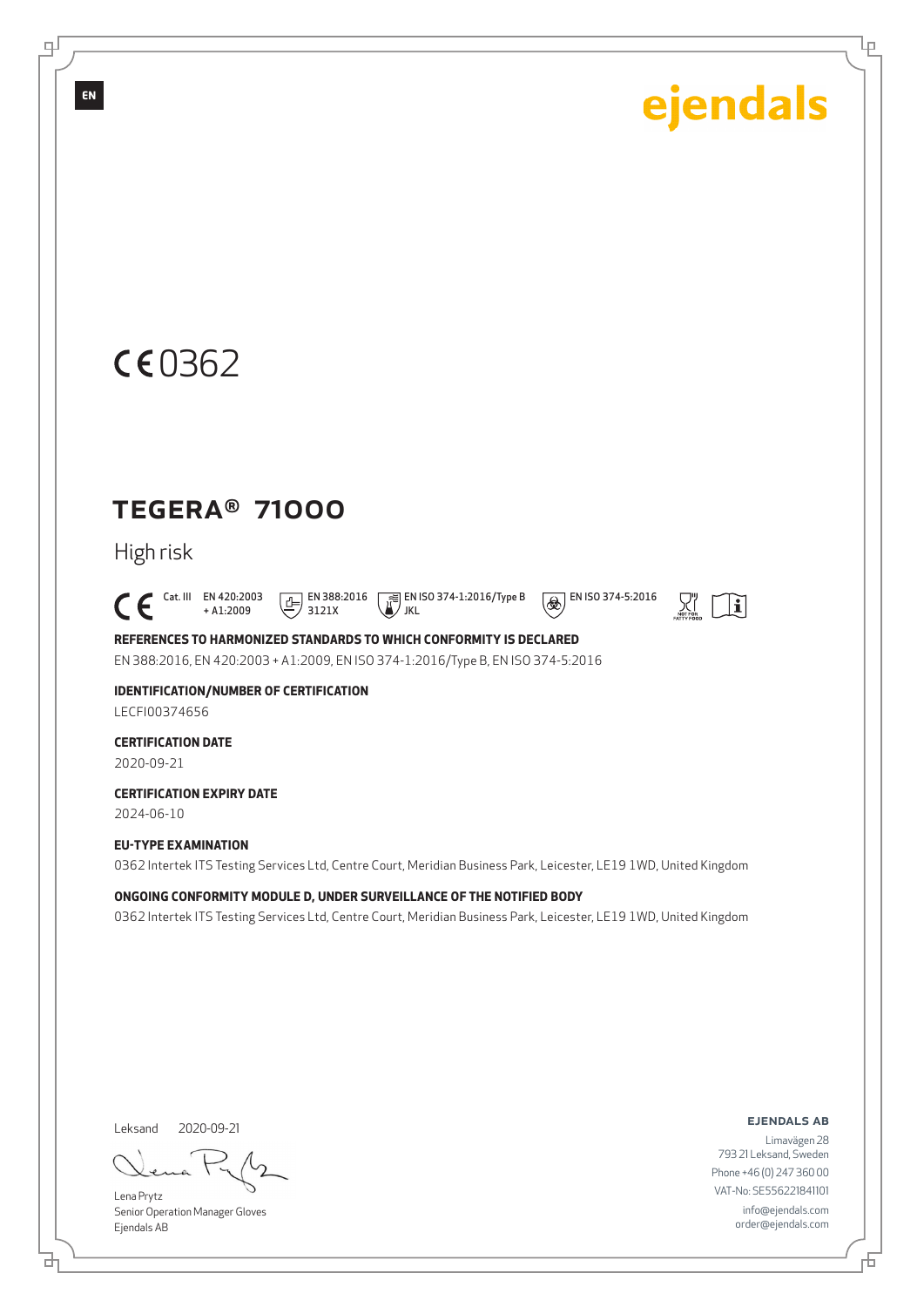Ļμ



### TEGERA® 71000

Hög risk

 $\bigcap_{+ \text{A1:2009}}^{\text{Cat. III}}$  EN 420:2003 + A1:2009

 $\boxed{1}$  EN 388:2016 3121X JKL

**EN ISO 374-1:2016/Type B** 



 $\mathbf i$ 

**HÄNVISNINGAR TILL DE HARMONISERADE STANDARDER SOM AVSES MED FÖRSÄKRAN OM ÖVERENSSTÄMMELSE** EN 388:2016, EN 420:2003 + A1:2009, EN ISO 374-1:2016/Type B, EN ISO 374-5:2016

**IDENTIFIERING/CERTIFIKATSNUMMER** LECFI00374656

**CERTIFIERINGSDATUM** 2020-09-21

**CERTIFIERINGENS UTGÅNGSDATUM**

2024-06-10

#### **EU-TYPKONTROLL**

0362 Intertek ITS Testing Services Ltd, Centre Court, Meridian Business Park, Leicester, LE19 1WD, United Kingdom

**LÖPANDE ÖVERENSSTÄMMELSE ENLIGT MODUL D UNDER ÖVERVAKNING AV DET ANMÄLDA ORGANET** 0362 Intertek ITS Testing Services Ltd, Centre Court, Meridian Business Park, Leicester, LE19 1WD, United Kingdom

Leksand 2020-09-21

Lena Prytz Driftschef Handskar Ejendals AB

ejendals ab

舌

Limavägen 28 793 21 Leksand, Sweden Phone +46 (0) 247 360 00 VAT-No: SE556221841101 info@ejendals.com order@ejendals.com

டி

**SV**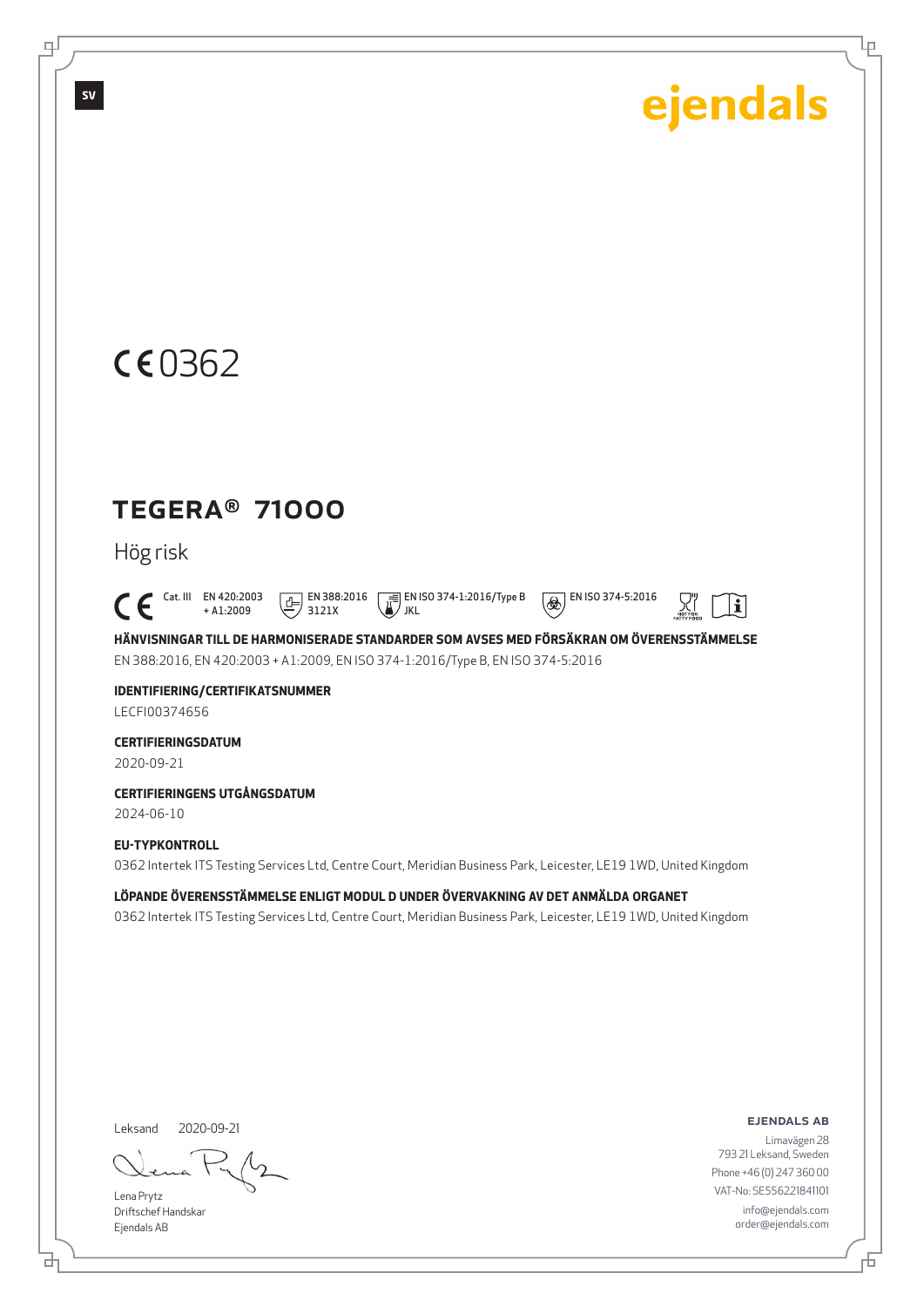Ļμ

## CE0362

**DA**

டி

### TEGERA® 71000

Høj risiko

 $\bigcap_{+ \text{A1:2009}}^{\text{Cat. III}}$  EN 420:2003 + A1:2009  $\boxed{1}$  EN 388:2016 3121X

 EN ISO 374-1:2016/Type B JKL

 $\circledR$  EN ISO 374-5:2016

 $|\mathbf{i}|$ 

**HENVISNINGER TIL DE HARMONISEREDE STANDARDER TIL HVILKE OVERENSSTEMMELSE ER ERKLÆRET** EN 388:2016, EN 420:2003 + A1:2009, EN ISO 374-1:2016/Type B, EN ISO 374-5:2016

**IDENTIFIKATION/CERTIFICERINGSNUMMER** LECFI00374656

**CERTIFICERINGSDATO** 2020-09-21

**UDLØB PÅ CERTIFICERING** 2024-06-10

**EU-TYPEAFPRØVNING**

0362 Intertek ITS Testing Services Ltd, Centre Court, Meridian Business Park, Leicester, LE19 1WD, United Kingdom

**IGANGVÆRENDE OVERENSSTEMMELSESMODUL D, UNDER UNDER OVERVÅGNING AF DET BEMYNDIGEDE ORGAN** 0362 Intertek ITS Testing Services Ltd, Centre Court, Meridian Business Park, Leicester, LE19 1WD, United Kingdom

Leksand 2020-09-21

Lena Prytz Senior Operation Manager Handsker Ejendals AB

ejendals ab

Limavägen 28 793 21 Leksand, Sweden Phone +46 (0) 247 360 00 VAT-No: SE556221841101 info@ejendals.com order@ejendals.com

<u>다</u>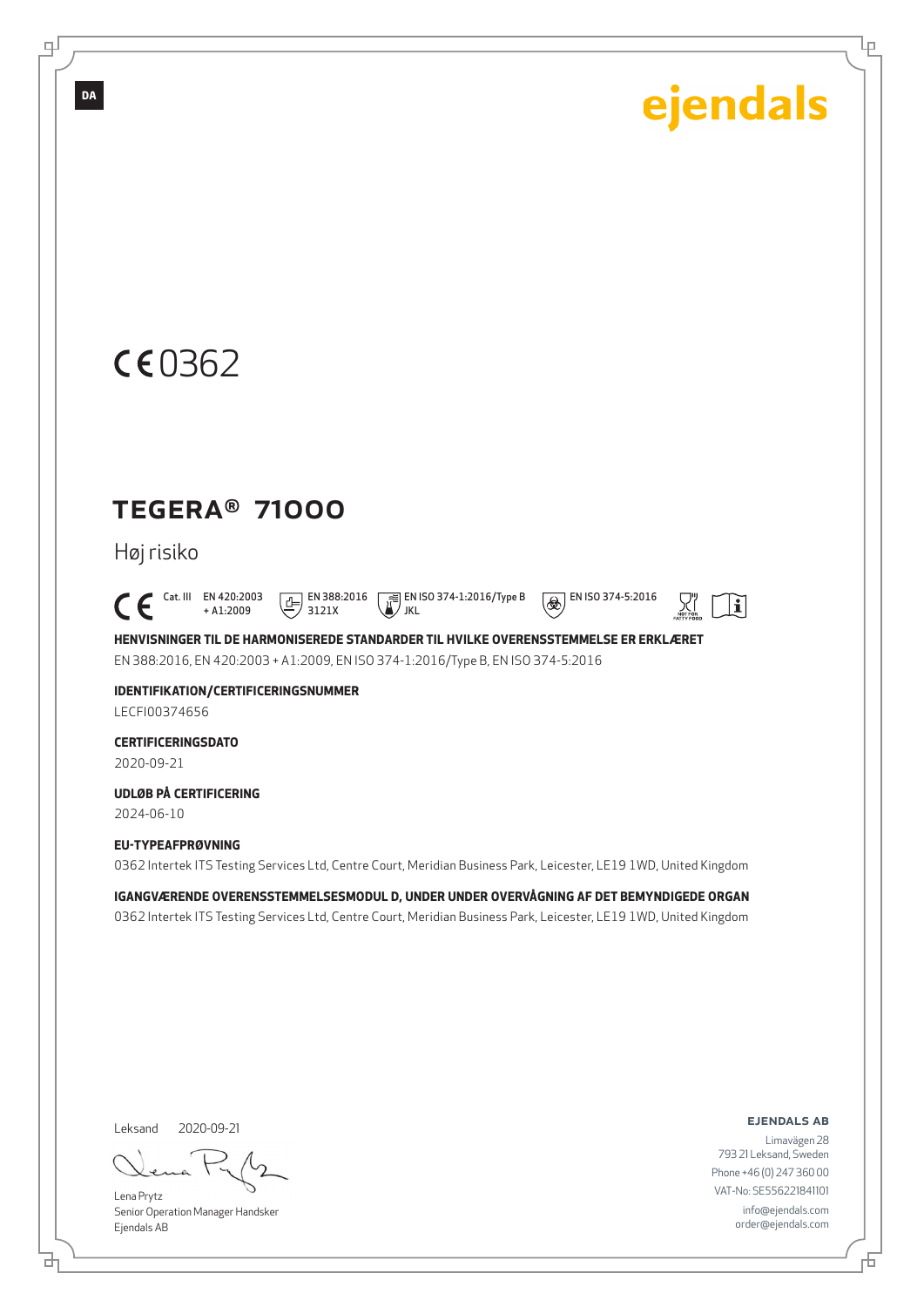Ļμ

## CE0362

### TEGERA® 71000

Suuri riski

 $\bigcap_{+ \text{A1:2009}}^{\text{Cat. III}}$  EN 420:2003 + A1:2009  $\boxed{1}$  EN 388:2016 3121X

JKL

EN ISO 374-1:2016/Type B



 $\mathbf i$ 

**VIITTAUKSET YHDENMUKAISTETTUIHIN STANDARDEIHIN, JOITA VAATIMUSTENMUKAISUUSVAKUUTUS KOSKEE** EN 388:2016, EN 420:2003 + A1:2009, EN ISO 374-1:2016/Type B, EN ISO 374-5:2016

**SERTIFIKAATIN NUMERO** LECFI00374656

**SERTIFIOINTIPÄIVÄMÄÄRÄ**

2020-09-21

**SERTIFIKAATIN VIIMEINEN VOIMASSAOLOPÄIVÄ**

2024-06-10

**EU-TYYPPITARKASTUS** 0362 Intertek ITS Testing Services Ltd, Centre Court, Meridian Business Park, Leicester, LE19 1WD, United Kingdom

**MENEILLÄÄN OLEVA VAATIMUSTENMUKAISUUSMODUULI D, ILMOITETUN LAITOKSEN SEURANNASSA** 0362 Intertek ITS Testing Services Ltd, Centre Court, Meridian Business Park, Leicester, LE19 1WD, United Kingdom

Leksand 2020-09-21

<u>다</u>

Lena Prytz Senior Operation Manager Gloves Ejendals AB

#### ejendals ab

Limavägen 28 793 21 Leksand, Sweden Phone +46 (0) 247 360 00 VAT-No: SE556221841101 info@ejendals.com order@ejendals.com

டி

**FI**

舌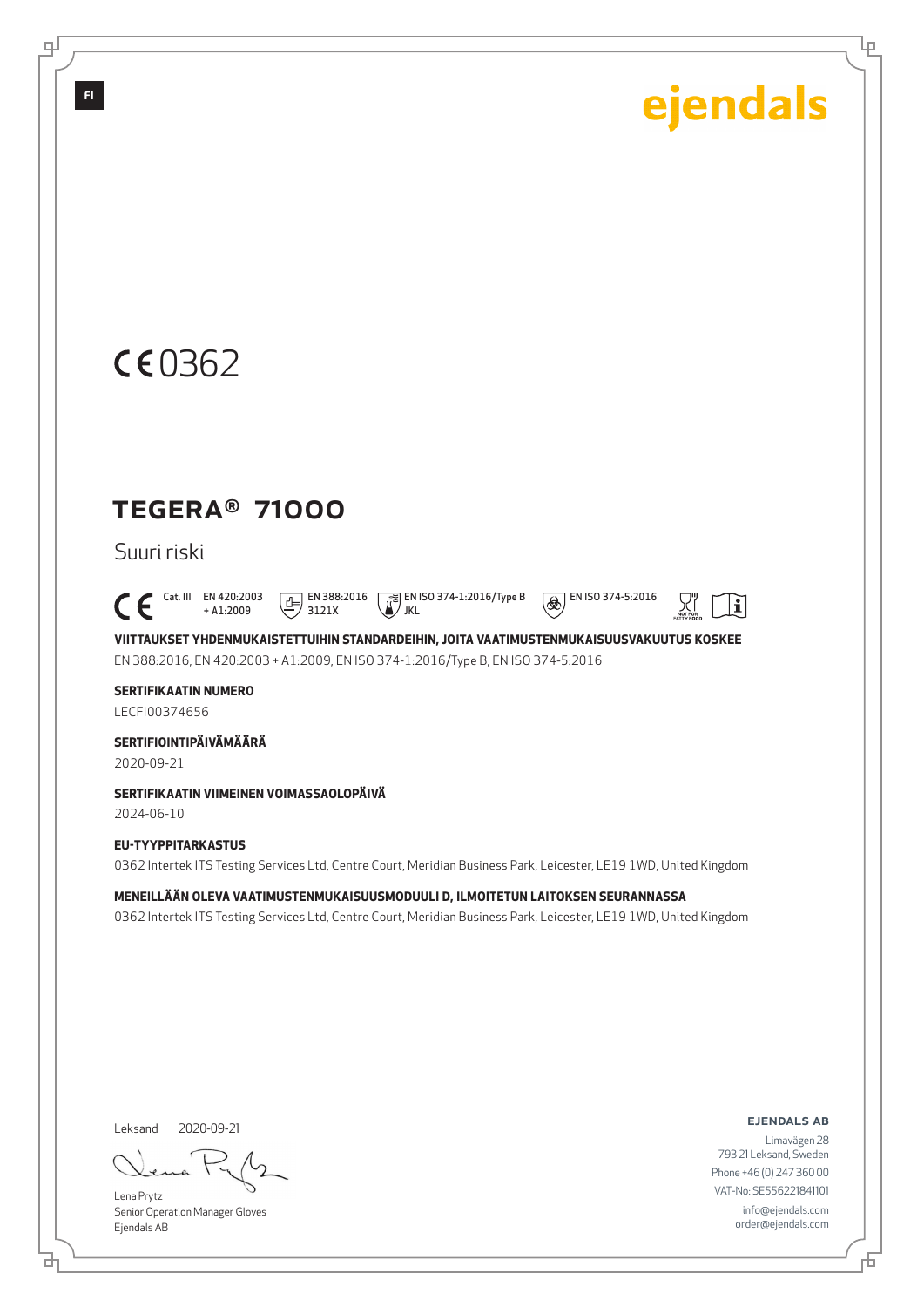Ļμ

## CE0362

### TEGERA® 71000

Risque élevé

 $\bigcap_{+ \text{A1:2009}}^{\text{Cat. III}}$  EN 420:2003 + A1:2009  $\boxed{E}$  EN 388:2016 3121X

 EN ISO 374-1:2016/Type B JKL

 $\overline{\bigcirc \bigcirc \bigcirc}$  EN ISO 374-5:2016

 $|\mathbf{i}|$ 

**RÉFÉRENCES AUX NORMES HARMONISÉES PAR RAPPORT AUXQUELLES LA CONFORMITÉ EST DÉCLARÉE** EN 388:2016, EN 420:2003 + A1:2009, EN ISO 374-1:2016/Type B, EN ISO 374-5:2016

**IDENTIFICATION/NUMÉRO DE CERTIFICATION** LECFI00374656

**DATE DE CERTIFICATION**

2020-09-21

**DATE D'EXPIRATION DU CERTIFICAT**

2024-06-10

#### **EXAMEN UE DE TYPE**

0362 Intertek ITS Testing Services Ltd, Centre Court, Meridian Business Park, Leicester, LE19 1WD, United Kingdom

**MODULE DE CONFORMITÉ D EN COURS, SOUS LA SURVEILLANCE D'UN ORGANISME NOTIFIÉ** 0362 Intertek ITS Testing Services Ltd, Centre Court, Meridian Business Park, Leicester, LE19 1WD, United Kingdom

Leksand 2020-09-21

Lena Prytz Directeur Exécutif, Gants Ejendals AB

<u>다</u>

ejendals ab

舌

Limavägen 28 793 21 Leksand, Sweden Phone +46 (0) 247 360 00 VAT-No: SE556221841101 info@ejendals.com order@ejendals.com

டி

**FR**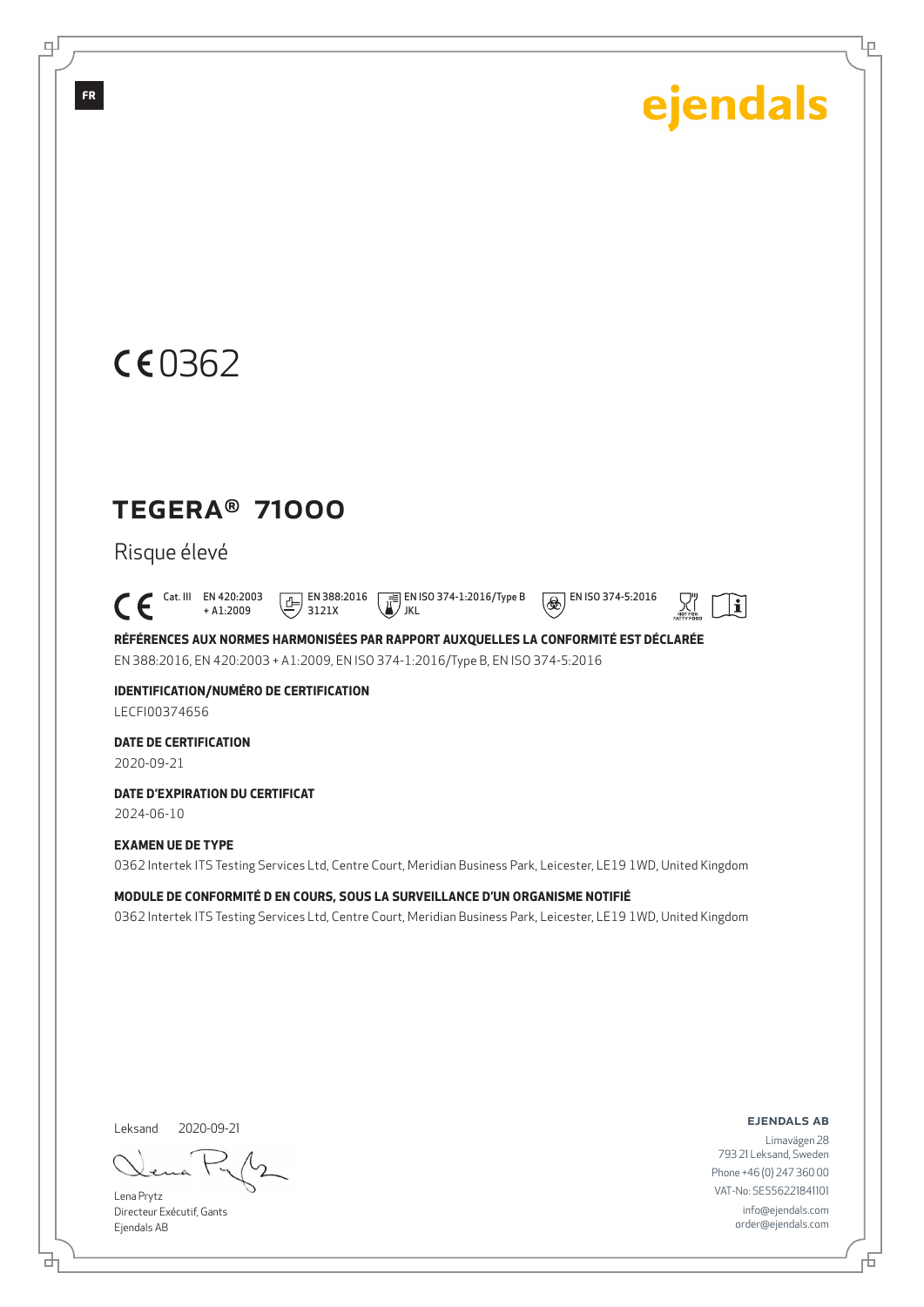Ļμ

## CE0362

### TEGERA® 71000

Hohes Risiko

 $\bigcap_{+ \text{A1:2009}}^{\text{Cat. III}}$  EN 420:2003 + A1:2009  $\boxed{1}$  EN 388:2016 3121X

 EN ISO 374-1:2016/Type B JKL  $\circledR$  EN ISO 374-5:2016



**VERWEIST AUF HARMONISIERTE NORMEN, FÜR DIE KONFORMITÄT ERKLÄRT WIRD** EN 388:2016, EN 420:2003 + A1:2009, EN ISO 374-1:2016/Type B, EN ISO 374-5:2016

**KENNZEICHNUNG/ZERTIFIZIERUNGSNUMMER**

LECFI00374656

**DATUM DER ZERTIFIZIERUNG**

2020-09-21

**ABLAUFDATUM DES ZERTIFIKATES**

2024-06-10

#### **EG-BAUMUSTERPRÜFUNG**

0362 Intertek ITS Testing Services Ltd, Centre Court, Meridian Business Park, Leicester, LE19 1WD, United Kingdom

**FORTDAUERNDE KONFORMITÄT MODUL D, UNTER AUFSICHT DER BENANNTEN STELLE**

0362 Intertek ITS Testing Services Ltd, Centre Court, Meridian Business Park, Leicester, LE19 1WD, United Kingdom

Leksand 2020-09-21

<u>다</u>

Lena Prytz Senior Operation Manager Gloves Ejendals AB

#### ejendals ab

舌

Limavägen 28 793 21 Leksand, Sweden Phone +46 (0) 247 360 00 VAT-No: SE556221841101 info@ejendals.com order@ejendals.com

டி

**DE**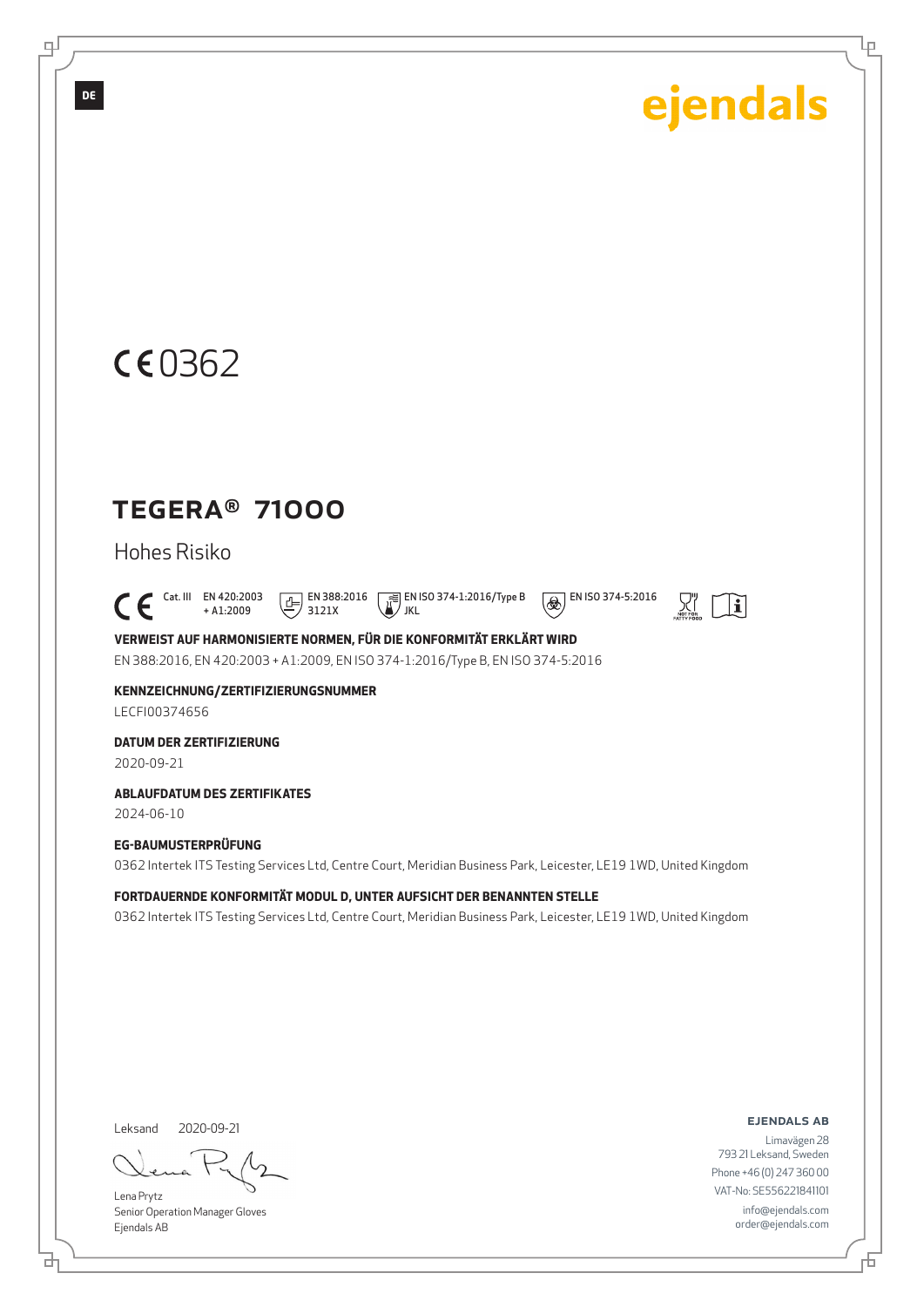Ļμ



### TEGERA® 71000

Høy risiko

 $\bigcap_{+ \text{A1:2009}}^{\text{Cat. III}}$  EN 420:2003 + A1:2009  $\boxed{1}$  EN 388:2016 3121X

 EN ISO 374-1:2016/Type B JKL



 $\overline{\bigcirc \bigcirc \bigcirc}$  EN ISO 374-5:2016

**REFERANSER TIL HARMONISERTE STANDARDER MED ERKLÆRT OVERENSSTEMMELSE** EN 388:2016, EN 420:2003 + A1:2009, EN ISO 374-1:2016/Type B, EN ISO 374-5:2016

**IDENTIFISERING/SERTIFISERINGSNUMMER** LECFI00374656

**SERTIFISERINGSDATO**

2020-09-21

**UTLØPSDATO SERTIFISERING**

2024-06-10

#### **UNDERSØKELSE EU-TYPE**

0362 Intertek ITS Testing Services Ltd, Centre Court, Meridian Business Park, Leicester, LE19 1WD, United Kingdom

**PÅGÅENDE KONFORMITETSMODUL D, UNDER OVERVÅKNING AV KONTROLLORGANET**

0362 Intertek ITS Testing Services Ltd, Centre Court, Meridian Business Park, Leicester, LE19 1WD, United Kingdom

Leksand 2020-09-21

Lena Prytz Hansker for senior driftsledere Ejendals AB

#### ejendals ab

舌

Limavägen 28 793 21 Leksand, Sweden Phone +46 (0) 247 360 00 VAT-No: SE556221841101 info@ejendals.com order@ejendals.com

டி

**NO**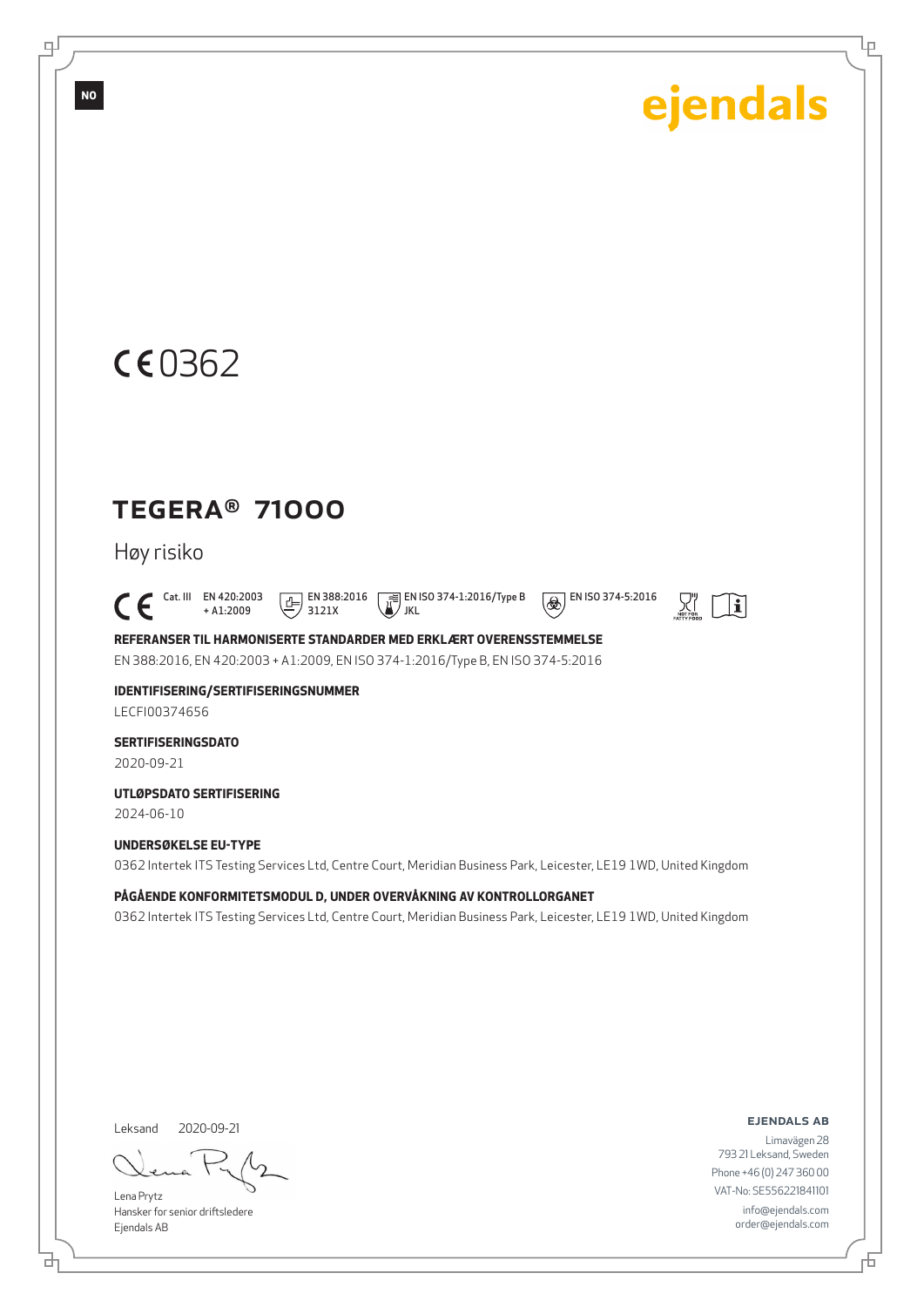Ļμ

## 0362

**RU**

டி

## TEGERA® 71000

Высокий риск

 $\bigcap_{+ A1:2009}^{\text{Cat. III}}$  EN 420:2003 + A1:2009  $\boxed{F}$  EN 388:2016 3121X

 EN ISO 374-1:2016/Type B JKL

 $\circledast$  EN ISO 374-5:2016



**ССЫЛКИ НА ГАРМОНИЗИРОВАННЫЕ СТАНДАРТЫ, СООТВЕТСТВИЕ КОТОРЫМ ЗАЯВЛЕНО** EN 388:2016, EN 420:2003 + A1:2009, EN ISO 374-1:2016/Type B, EN ISO 374-5:2016

**ИДЕНТИФИКАЦИОННЫЙ НОМЕР / НОМЕР СЕРТИФИКАТА** LECFI00374656

**ДАТА ВЫДАЧИ СЕРТИФИКАТА**

2020-09-21

**ДАТА ОКОНЧАНИЯ СРОКА ДЕЙСТВИЯ СЕРТИФИКАТА** 2024-06-10

**ТЕСТИРОВАНИЕ ПО СТАНДАРТУ ЕС**

0362 Intertek ITS Testing Services Ltd, Centre Court, Meridian Business Park, Leicester, LE19 1WD, United Kingdom

**ТЕКУЩИЙ МОДУЛЬ СООТВЕТСТВИЯ D, ПОД НАБЛЮДЕНИЕМ ОРГАНА ПО СЕРТИФИКАЦИИ** 0362 Intertek ITS Testing Services Ltd, Centre Court, Meridian Business Park, Leicester, LE19 1WD, United Kingdom

Leksand 2020-09-21

Lena Prytz Старший менеджер по производству перчаток Ejendals AB

ejendals ab

Limavägen 28 793 21 Leksand, Sweden Phone +46 (0) 247 360 00 VAT-No: SE556221841101 info@ejendals.com order@ejendals.com

브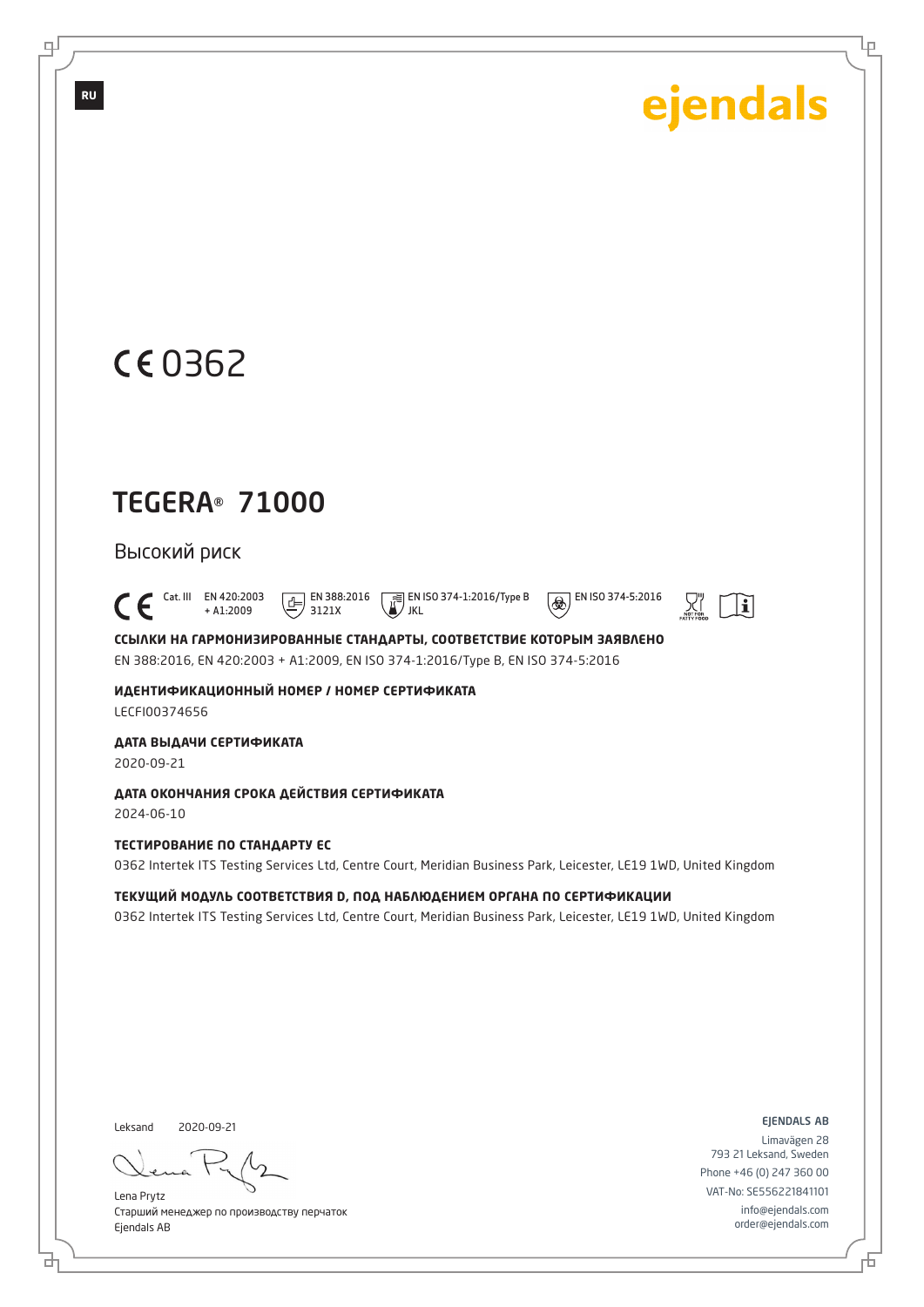Ļμ

## CE0362

### TEGERA® 71000

#### Hoog risico

 $\bigcap_{+ A1:2009}^{\text{Cat. III}}$  EN 420:2003 + A1:2009  $\boxed{1}$  EN 388:2016 3121X

 EN ISO 374-1:2016/Type B JKL



**VERWIJZINGEN NAAR GEHARMONISEERDE NORMEN WAAROP DE CONFORMITEITSVERKLARING BETREKKING HEEFT** EN 388:2016, EN 420:2003 + A1:2009, EN ISO 374-1:2016/Type B, EN ISO 374-5:2016

**IDENTIFICATIE/NUMMER CERTIFICERING** LECFI00374656

**CERTIFICERINGSDATUM**

2020-09-21

**VERVALDATUM CERTIFICERING**

2024-06-10

#### **EU-TYPEONDERZOEK**

0362 Intertek ITS Testing Services Ltd, Centre Court, Meridian Business Park, Leicester, LE19 1WD, United Kingdom

**LOPENDE OVEREENSTEMMING MODULE D, ONDER TOEZICHT VAN DE AANGEMELDE INSTANTIE** 0362 Intertek ITS Testing Services Ltd, Centre Court, Meridian Business Park, Leicester, LE19 1WD, United Kingdom

Leksand 2020-09-21

<u>다</u>

Lena Prytz Senior Operation Manager Gloves Ejendals AB

#### ejendals ab

舌

Limavägen 28 793 21 Leksand, Sweden Phone +46 (0) 247 360 00 VAT-No: SE556221841101 info@ejendals.com order@ejendals.com

∓

**NL**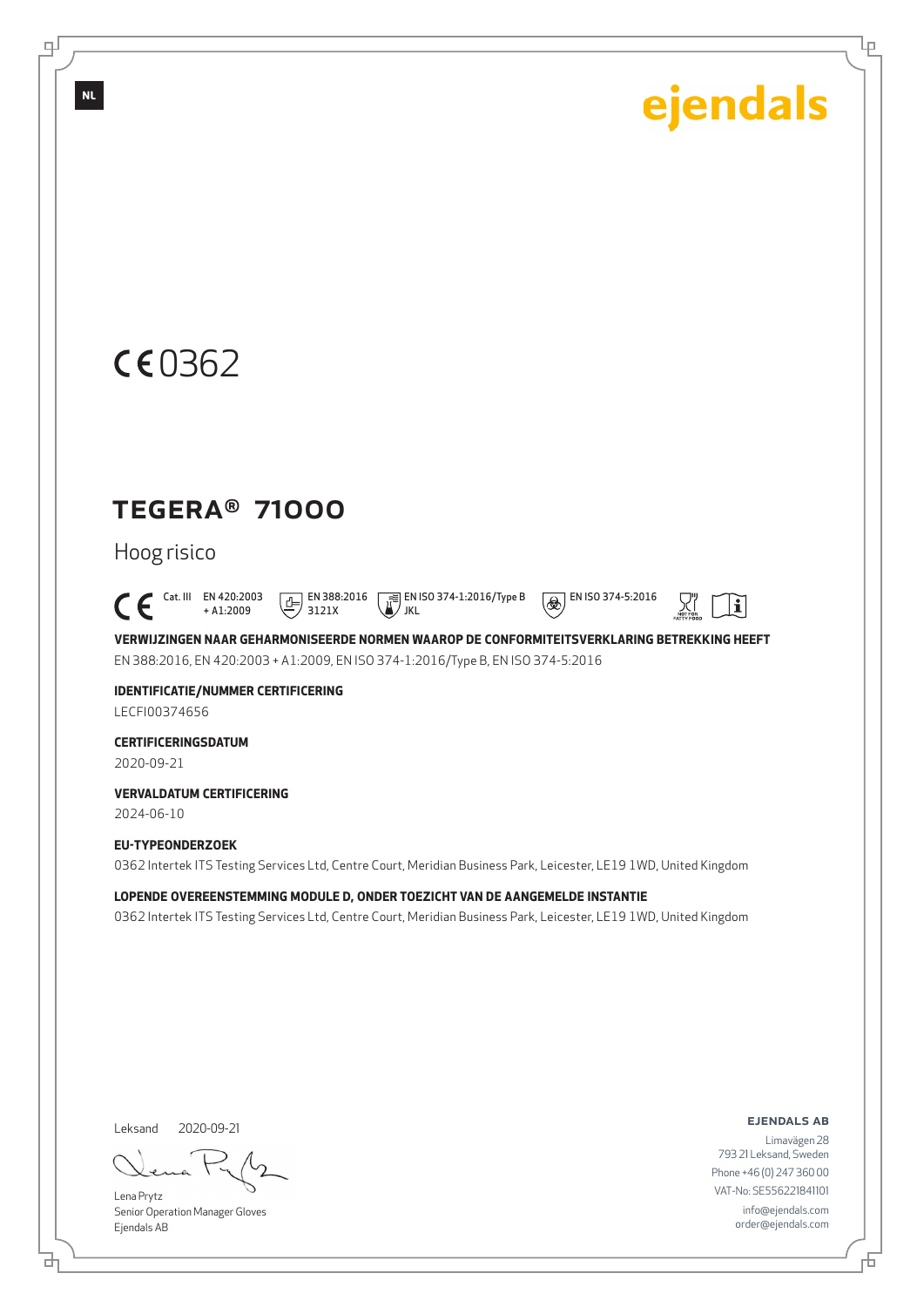Ļμ

## CE0362

### TEGERA® 71000

Rischio elevato

 $\bigcap_{+ \text{A1:2009}}^{\text{Cat. III}}$  EN 420:2003 + A1:2009  $\boxed{E}$  EN 388:2016 3121X

 EN ISO 374-1:2016/Type B / JKL



 $\mathbf{E}$ 

**RIFERIMENTI ALLE NORME ARMONIZZATE ALLE QUALI SI DICHIARA LA CONFORMITÀ** EN 388:2016, EN 420:2003 + A1:2009, EN ISO 374-1:2016/Type B, EN ISO 374-5:2016

**IDENTIFICAZIONE/NUMERO DI CERTIFICAZIONE**

LECFI00374656

**DATA DI CERTIFICAZIONE**

2020-09-21

#### **DATA DI SCADENZA DELLA CERTIFICAZIONE**

2024-06-10

#### **ESAME TIPO UE**

0362 Intertek ITS Testing Services Ltd, Centre Court, Meridian Business Park, Leicester, LE19 1WD, United Kingdom

**MODULO DI CONFORMITÀ D IN CORSO, SOTTO LA VIGILANZA DELL'ORGANISMO NOTIFICATO** 0362 Intertek ITS Testing Services Ltd, Centre Court, Meridian Business Park, Leicester, LE19 1WD, United Kingdom

Leksand 2020-09-21

Lena Prytz Senior Operation Manager Guanti Ejendals AB

#### ejendals ab

Limavägen 28 793 21 Leksand, Sweden Phone +46 (0) 247 360 00 VAT-No: SE556221841101 info@ejendals.com order@ejendals.com

டி

**IT**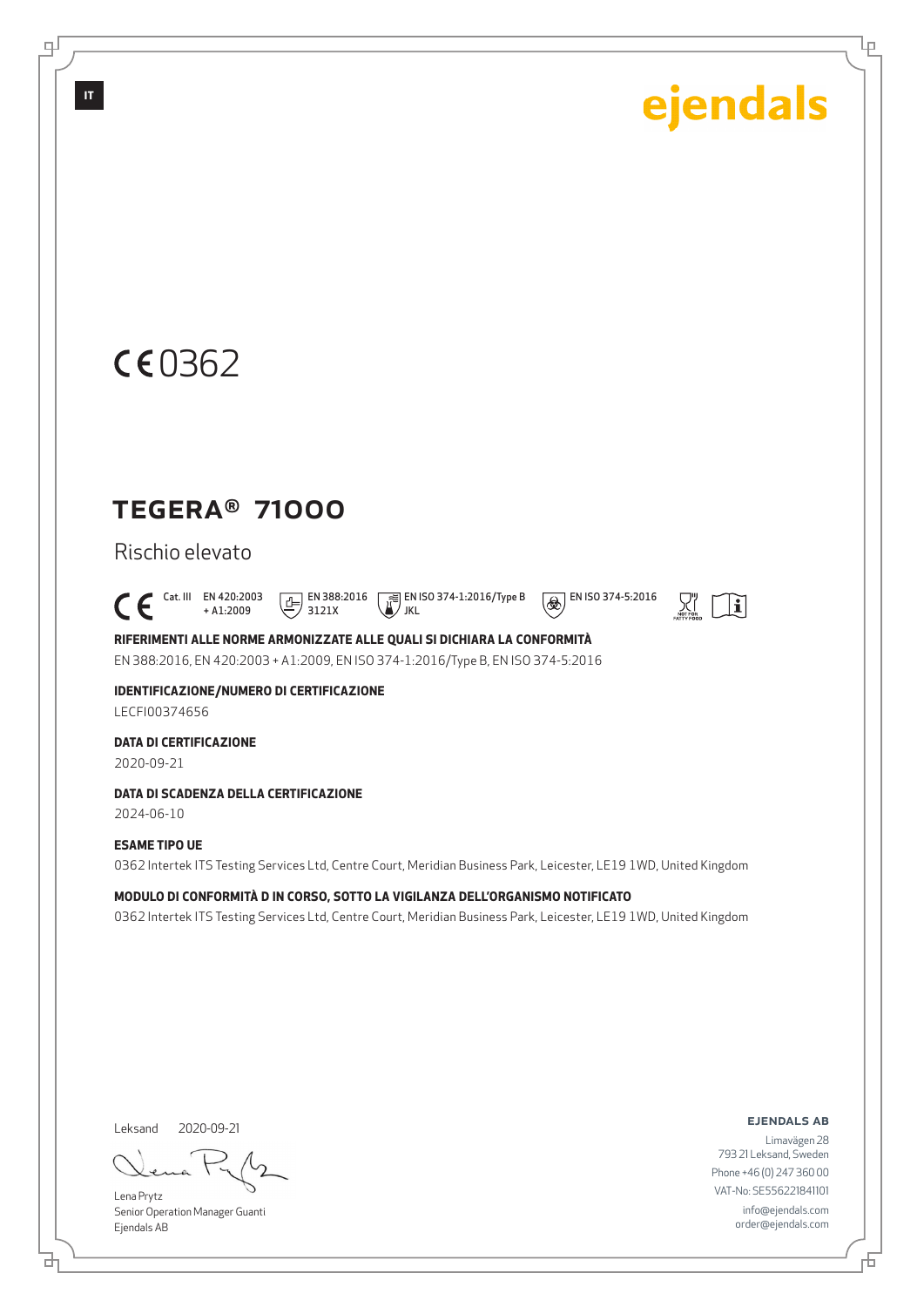Ļμ

## CE0362

### TEGERA® 71000

#### Wysokie ryzyko

 Cat. III EN 420:2003 + A1:2009  $\boxed{E}$  EN 388:2016 3121X

**EN ISO 374-1:2016/Type B** JKL

 $\overline{\bigcirc \bigcirc \bigcirc}$  EN ISO 374-5:2016



**ODWOŁANIA DO NORM ZHARMONIZOWANYCH, W ODNIESIENIU DO KTÓRYCH DEKLAROWANA JEST ZGODNOŚĆ** EN 388:2016, EN 420:2003 + A1:2009, EN ISO 374-1:2016/Type B, EN ISO 374-5:2016

**IDENTYFIKACJA/NUMER CERTYFIKATU** LECFI00374656

**DATA WYSTAWIENIA CERTYFIKATU**

2020-09-21

**DATA WAŻNOŚCI CERTYFIKATU**

2024-06-10

#### **BADANIE TYPU UE**

0362 Intertek ITS Testing Services Ltd, Centre Court, Meridian Business Park, Leicester, LE19 1WD, United Kingdom

**STAŁY MODUŁ ZGODNOŚCI D, POD NADZOREM JEDNOSTKI NOTYFIKOWANEJ**

0362 Intertek ITS Testing Services Ltd, Centre Court, Meridian Business Park, Leicester, LE19 1WD, United Kingdom

Leksand 2020-09-21

<u>다</u>

Lena Prytz Starszy kierownik operacyjny ds. rękawic Ejendals AB

ejendals ab

舌

Limavägen 28 793 21 Leksand, Sweden Phone +46 (0) 247 360 00 VAT-No: SE556221841101 info@ejendals.com order@ejendals.com

டி

**PL**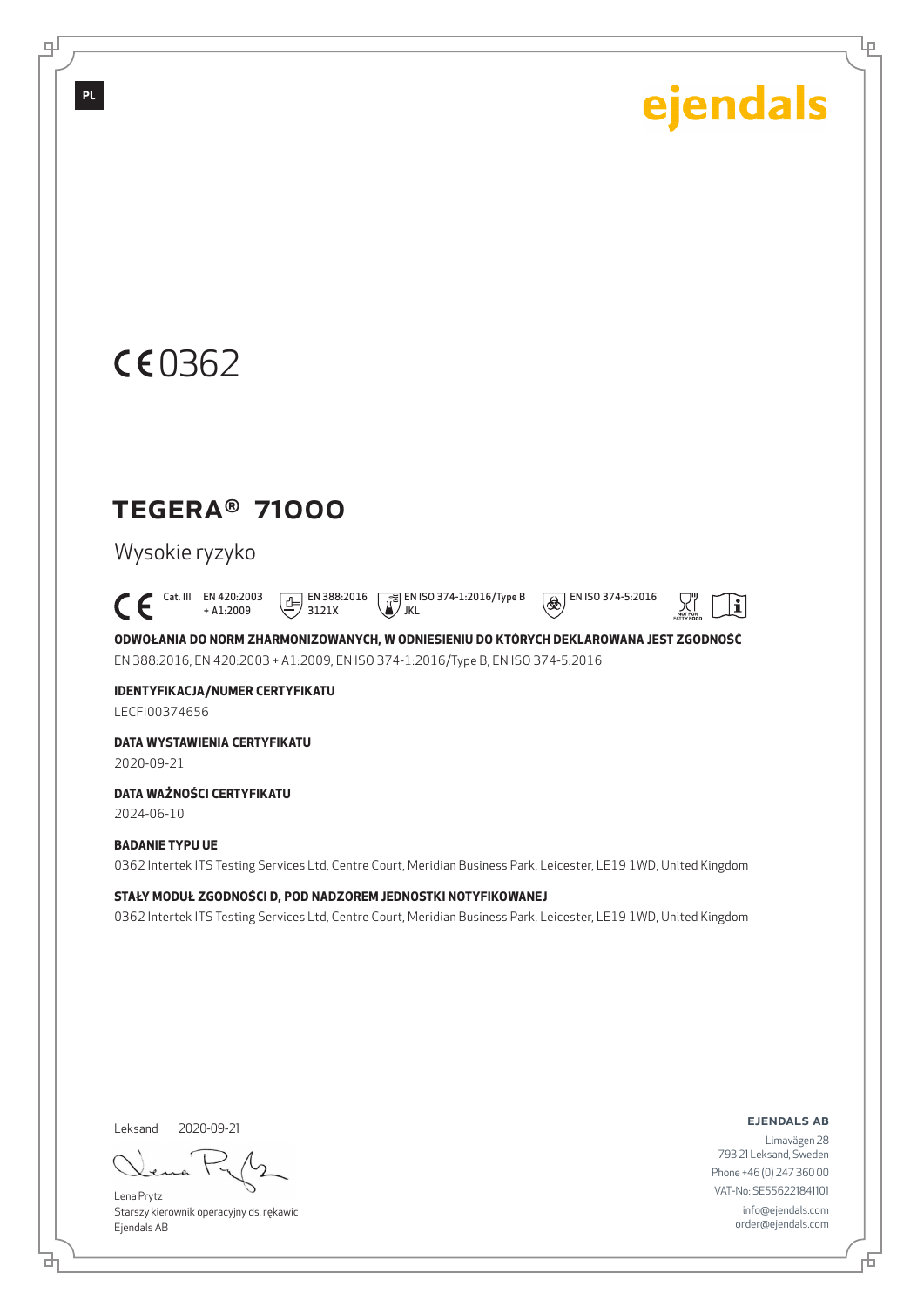Ļμ

## CE0362

### TEGERA® 71000

Riesgo alto

 $\bigcap_{+ \text{A1:2009}}^{\text{Cat. III}}$  EN 420:2003 + A1:2009  $\boxed{E}$  EN 388:2016 3121X

 EN ISO 374-1:2016/Type B JKL

 $\circledR$  EN ISO 374-5:2016 몼.

 $\lceil |\mathbf{i}|$ 



**IDENTIFICACIÓN/NÚMERO DE CERTIFICACIÓN** LECFI00374656

**FECHA DE CERTIFICACIÓN**

2020-09-21

**FECHA DE CADUCIDAD DE LA CERTIFICACIÓN**

2024-06-10

#### **ANÁLISIS DE TIPO UE**

0362 Intertek ITS Testing Services Ltd, Centre Court, Meridian Business Park, Leicester, LE19 1WD, United Kingdom

**CONFORMIDAD EN CURSO MÓDULO D, BAJO VIGILANCIA DEL ORGANISMO NOTIFICADOR**

0362 Intertek ITS Testing Services Ltd, Centre Court, Meridian Business Park, Leicester, LE19 1WD, United Kingdom

Leksand 2020-09-21

Lena Prytz Responsable Sénior de Operaciones de Guantes Ejendals AB

#### ejendals ab

Limavägen 28 793 21 Leksand, Sweden Phone +46 (0) 247 360 00 VAT-No: SE556221841101 info@ejendals.com order@ejendals.com

டி

**ES**

<u>다</u>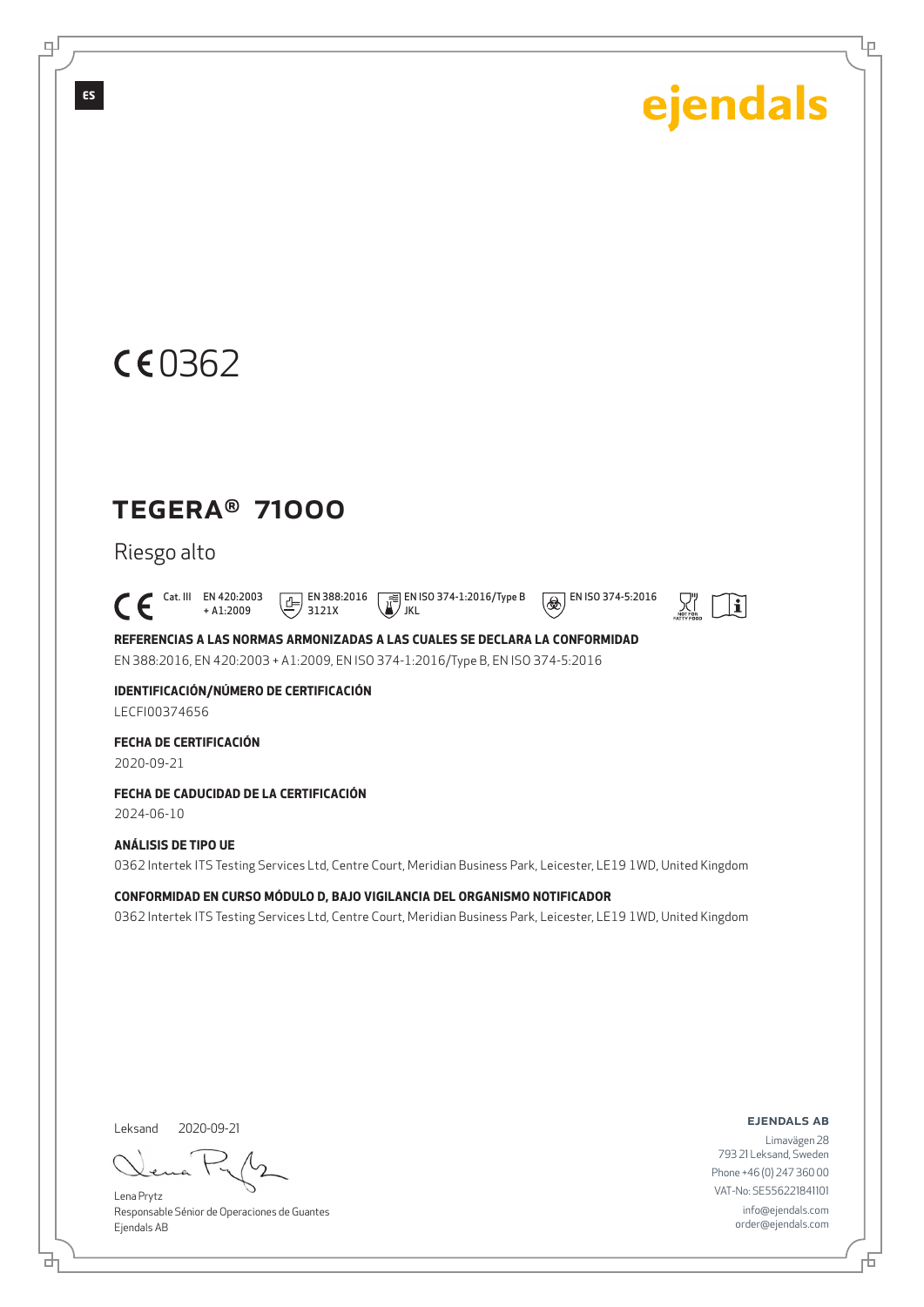Ļμ

## CE0362

### TEGERA® 71000

### Vysoké riziko

 $\bigcap_{+ \text{A1:2009}}^{\text{Cat. III}}$  EN 420:2003 + A1:2009  $\boxed{E}$  EN 388:2016 3121X

 EN ISO 374-1:2016/Type B JKL



 $|\mathbf{i}|$ 

**ODKAZY NA HARMONIZOVANÉ NORMY, NA JEJICHŽ ZÁKLADĚ SE SHODA PROHLAŠUJE** EN 388:2016, EN 420:2003 + A1:2009, EN ISO 374-1:2016/Type B, EN ISO 374-5:2016

#### **OZNAČENÍ/ČÍSLO CERTIFIKACE**

LECFI00374656

#### **DATUM CERTIFIKACE**

2020-09-21

#### **DATUM KONCE PLATNOSTI CERTIFIKACE**

2024-06-10

#### **TYPOVÁ ZKOUŠKA EU**

0362 Intertek ITS Testing Services Ltd, Centre Court, Meridian Business Park, Leicester, LE19 1WD, United Kingdom

#### **PRŮBĚŽNÝ MODUL SHODY D POD DOHLEDEM OZNÁMENÉHO SUBJEKTU**

0362 Intertek ITS Testing Services Ltd, Centre Court, Meridian Business Park, Leicester, LE19 1WD, United Kingdom

Leksand 2020-09-21

Lena Prytz Provozní ředitel pro rukavice Ejendals AB

#### ejendals ab

舌

Limavägen 28 793 21 Leksand, Sweden Phone +46 (0) 247 360 00 VAT-No: SE556221841101 info@ejendals.com order@ejendals.com

டி

**CS**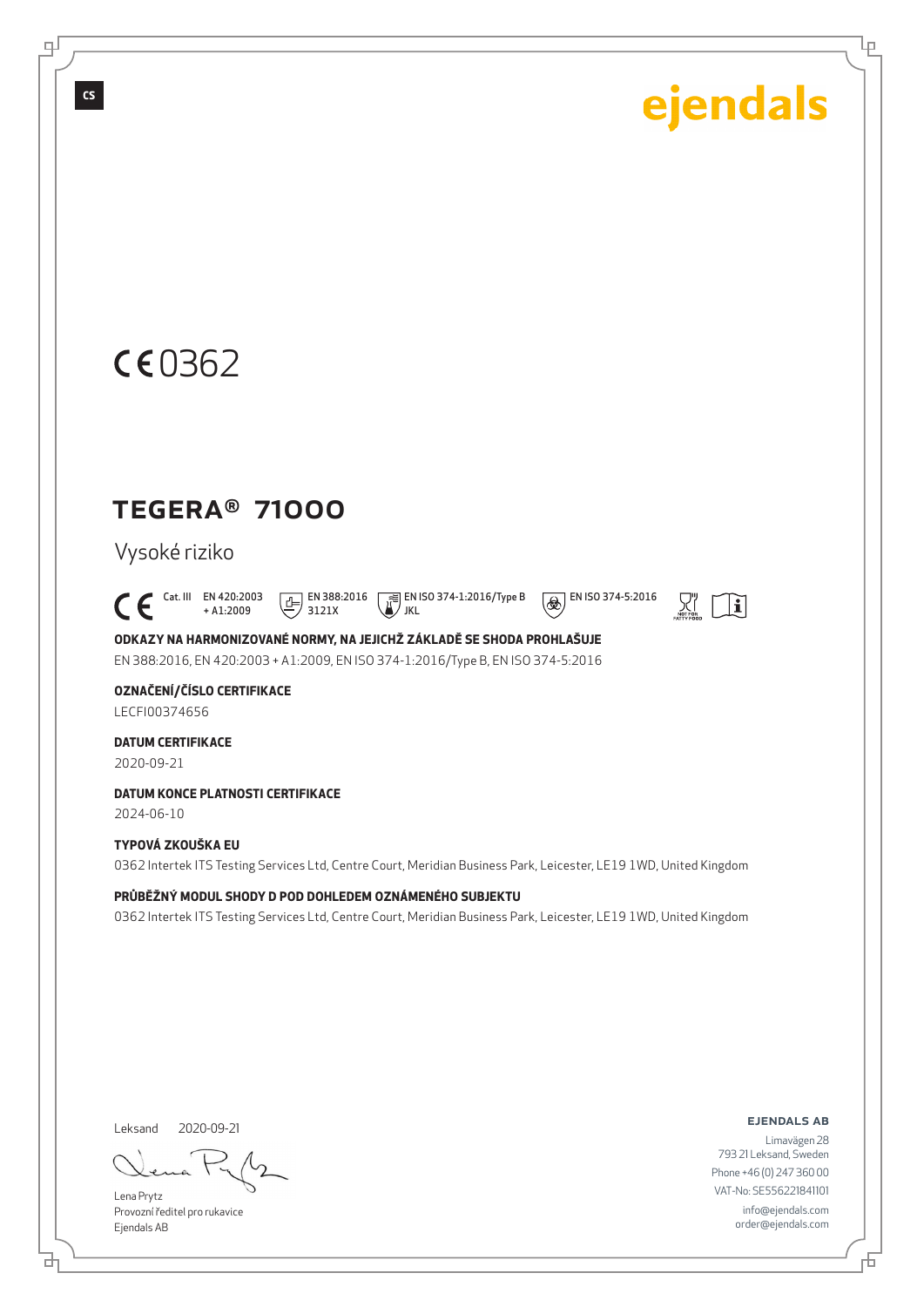Ļμ

## CE0362

### TEGERA® 71000

Magas kockázat

 $\begin{bmatrix} \begin{matrix} \text{Cat. III} & \text{EN } 420:2003 \\ + A1:2009 \end{matrix} \end{bmatrix}$ + A1:2009  $\boxed{E}$  EN 388:2016 3121X

 EN ISO 374-1:2016/Type B JKL

 $\overline{\bigcirc \bigcirc \bigcirc}$  EN ISO 374-5:2016



**HIVATKOZVA A HARMONIZÁLT SZABVÁNYOKRA, AMELYEKRE A MEGFELELŐSÉGI NYILATKOZAT VONATKOZIK** EN 388:2016, EN 420:2003 + A1:2009, EN ISO 374-1:2016/Type B, EN ISO 374-5:2016

**TANÚSÍTÁS AZONOSÍTÓ-/SORSZÁMA** LECFI00374656

**TANÚSÍTÁS DÁTUMA** 2020-09-21

**TANÚSÍTÁS LEJÁRATA** 2024-06-10

**EU-TÍPUSÚ VIZSGÁLAT** 0362 Intertek ITS Testing Services Ltd, Centre Court, Meridian Business Park, Leicester, LE19 1WD, United Kingdom

**D FOLYAMATOS MEGFELELŐSÉGI MODUL, A KIJELÖLT SZERVEZET FELÜGYELETE ALATT** 0362 Intertek ITS Testing Services Ltd, Centre Court, Meridian Business Park, Leicester, LE19 1WD, United Kingdom

Leksand 2020-09-21

<u>다</u>

Lena Prytz Kesztyűkért felelős vezető operatív menedzser Ejendals AB

ejendals ab

舌

Limavägen 28 793 21 Leksand, Sweden Phone +46 (0) 247 360 00 VAT-No: SE556221841101 info@ejendals.com order@ejendals.com

டி

**HU**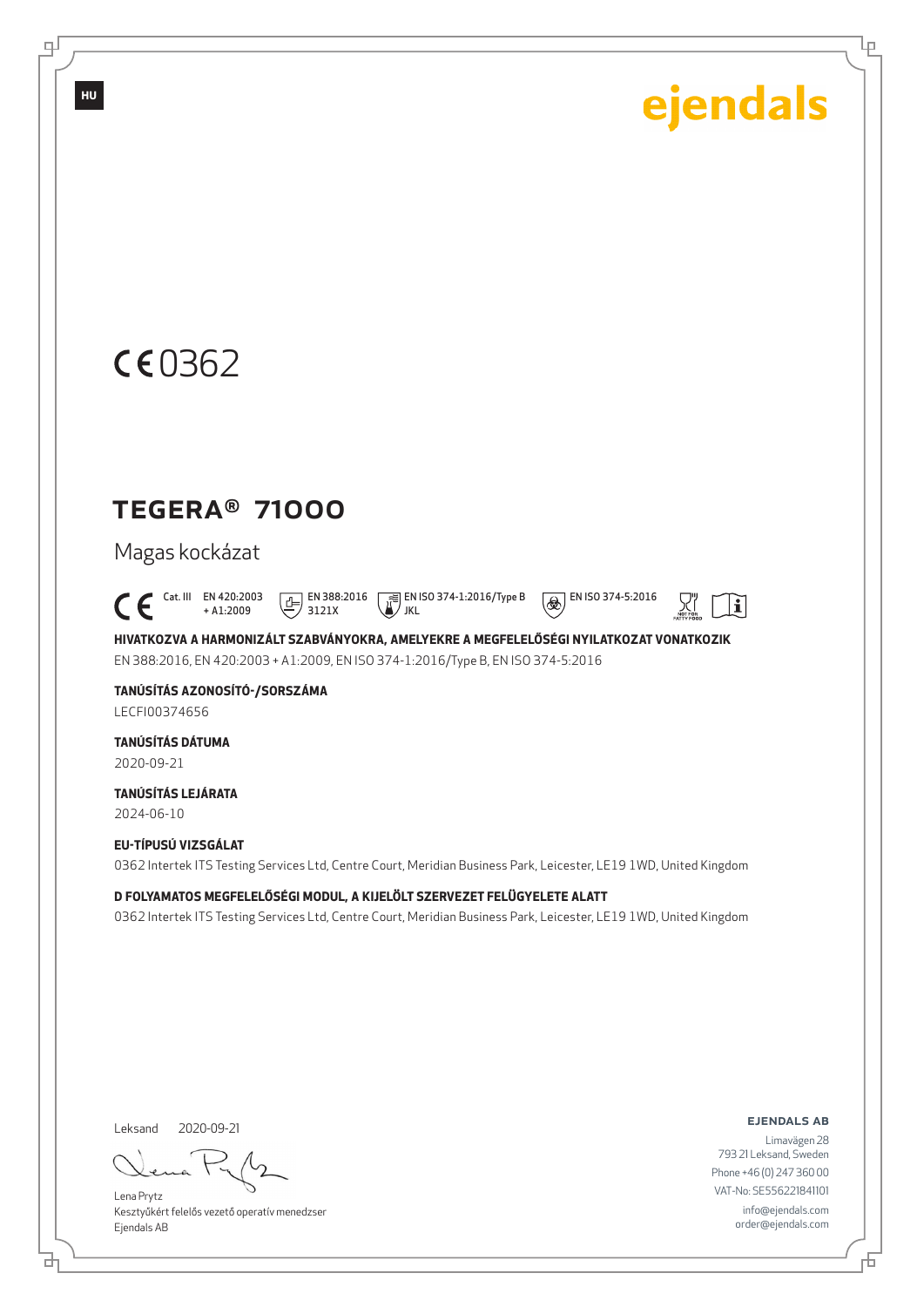Ļμ

## CE0362

### TEGERA® 71000

Kõrge riskitase

 $\int_{0}^{\frac{\pi}{4}} \frac{\text{Cat. III}}{\text{H}} \frac{\text{EN } 420:2003}{\text{H}} \cdot \text{AL:} 2009$ + A1:2009  $\boxed{E}$  EN 388:2016 3121X

 EN ISO 374-1:2016/Type B JKL

 $\circledR$  EN ISO 374-5:2016



**VIITED ÜHTLUSTATUD STANDARDITELE, MILLE SUHTES KOHALDATAKSE VASTAVUSDEKLARATSIOONI** EN 388:2016, EN 420:2003 + A1:2009, EN ISO 374-1:2016/Type B, EN ISO 374-5:2016

**SERTIFIKAADI ID/NUMBER** LECFI00374656

**SERTIFITSEERIMISKUUPÄEV** 2020-09-21

**SERTIFIKAADI AEGUMISKUUPÄEV**

2024-06-10

#### **ELI TÜÜBIHINDAMINE**

0362 Intertek ITS Testing Services Ltd, Centre Court, Meridian Business Park, Leicester, LE19 1WD, United Kingdom

#### **PIDEV VASTAVUSMOODUL D, TEAVITATUD ASUTUSE JÄRELEVALVE ALL**

0362 Intertek ITS Testing Services Ltd, Centre Court, Meridian Business Park, Leicester, LE19 1WD, United Kingdom

Leksand 2020-09-21

<u>다</u>

Lena Prytz Kinnaste tootmisvaldkonna peategevjuht Ejendals AB

ejendals ab

舌

Limavägen 28 793 21 Leksand, Sweden Phone +46 (0) 247 360 00 VAT-No: SE556221841101 info@ejendals.com order@ejendals.com

டி

**ET**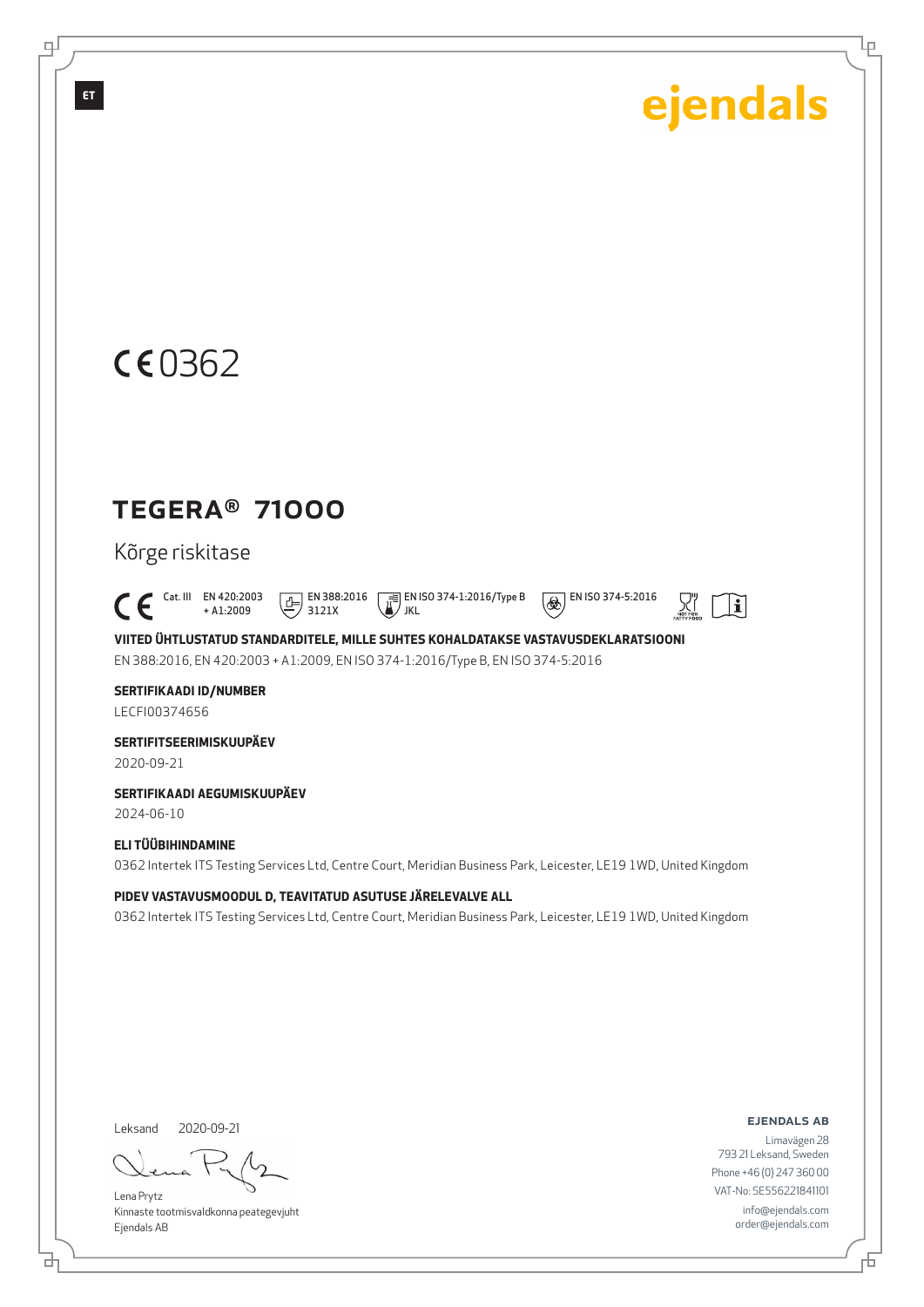Ļρ



### TEGERA® 71000

Alto risco

 $\bigcap_{+ \text{A1:2009}}^{\text{Cat. III}}$  EN 420:2003 + A1:2009  $\boxed{1}$  EN 388:2016 3121X

 EN ISO 374-1:2016/Type B JKL

 $\overline{\bigcirc \bigcirc \bigcirc}$  EN ISO 374-5:2016



**REFERÊNCIAS A NORMAS HARMONIZADAS COM AS QUAIS SE DECLARA CONFORMIDADE** EN 388:2016, EN 420:2003 + A1:2009, EN ISO 374-1:2016/Type B, EN ISO 374-5:2016

**IDENTIFICAÇÃO/NÚMERO DA CERTIFICAÇÃO** LECFI00374656

**DATA DA CERTIFICAÇÃO**

2020-09-21

**DATA DE EXPIRAÇÃO DA CERTIFICAÇÃO**

2024-06-10

#### **EXAME UE DE TIPO**

0362 Intertek ITS Testing Services Ltd, Centre Court, Meridian Business Park, Leicester, LE19 1WD, United Kingdom

**CONFORMIDADE CONTÍNUA DO MÓDULO D, SOB FISCALIZAÇÃO DO ORGANISMO NOTIFICADOR** 0362 Intertek ITS Testing Services Ltd, Centre Court, Meridian Business Park, Leicester, LE19 1WD, United Kingdom

Leksand 2020-09-21

<u>다</u>

Lena Prytz Luvas para Gestor Sénior de Operações Ejendals AB

ejendals ab

舌

Limavägen 28 793 21 Leksand, Sweden Phone +46 (0) 247 360 00 VAT-No: SE556221841101 info@ejendals.com order@ejendals.com

டி

**PT**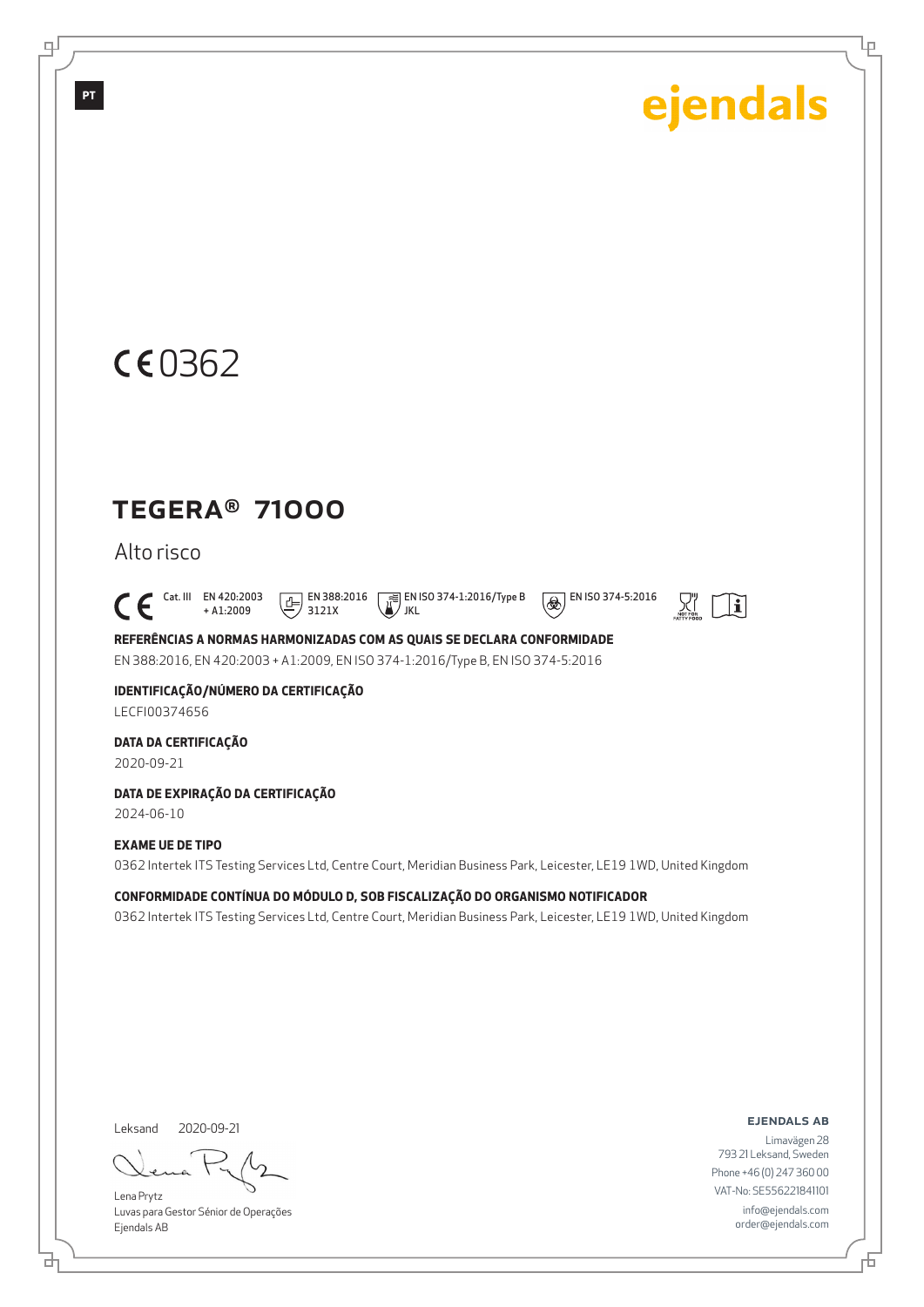Ļμ

## CE0362

### TEGERA® 71000

#### Risc ridicat

 $\bigcap_{+ \text{A1:2009}}^{\text{Cat. III}}$  EN 420:2003 + A1:2009  $E$  EN 388:2016 3121X

 EN ISO 374-1:2016/Type B JKL



 $\left| \mathbf{i} \right|$ 

**TRIMITERI LA STANDARDELE ARMONIZATE CU CARE ESTE DECLARATĂ CONFORMITATEA** EN 388:2016, EN 420:2003 + A1:2009, EN ISO 374-1:2016/Type B, EN ISO 374-5:2016

#### **IDENTIFICARE/NUMĂR DE CERTIFICARE** LECFI00374656

#### **DATA CERTIFICĂRII**

2020-09-21

#### **DATA DE EXPIRARE A CERTIFICĂRII**

2024-06-10

#### **EXAMINARE TIP UE**

0362 Intertek ITS Testing Services Ltd, Centre Court, Meridian Business Park, Leicester, LE19 1WD, United Kingdom

#### **MODUL DE CONFORMITATE D ÎN CURS, SUB SUPRAVEGHEREA ORGANISMULUI AUTORIZAT**

0362 Intertek ITS Testing Services Ltd, Centre Court, Meridian Business Park, Leicester, LE19 1WD, United Kingdom

Leksand 2020-09-21

<u>다</u>

Lena Prytz Manager senior operaţii Mănuşi Ejendals AB

#### ejendals ab

Limavägen 28 793 21 Leksand, Sweden Phone +46 (0) 247 360 00 VAT-No: SE556221841101 info@ejendals.com order@ejendals.com

டி

**RO**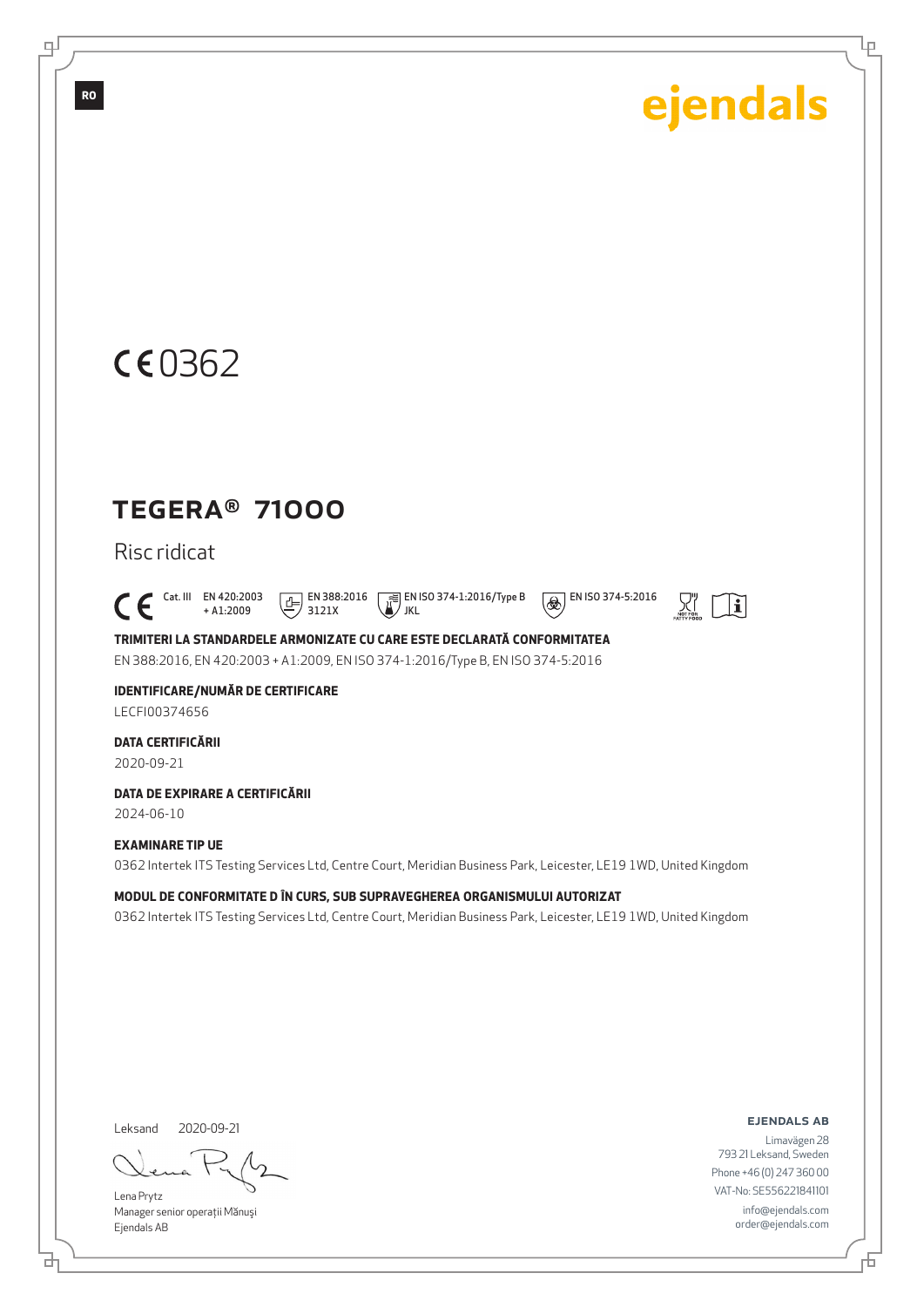Ļμ

## CE0362

### TEGERA® 71000

#### Yüksek risk

 $\bigcap_{+ \text{A1:2009}}^{\text{Cat. III}}$  EN 420:2003 + A1:2009  $\boxed{E}$  EN 388:2016 3121X

 EN ISO 374-1:2016/Type B / JKL



 $\circledR$  EN ISO 374-5:2016

**UYGUNLUĞUN BEYAN EDILDIĞI UYUMLU STANDARTLAR IÇIN REFERANSLAR**

EN 388:2016, EN 420:2003 + A1:2009, EN ISO 374-1:2016/Type B, EN ISO 374-5:2016

#### **KIMLIK/SERTIFIKA NUMARASI**

LECFI00374656

### **SERTIFIKA TARIHI**

2020-09-21

#### **SERTIFIKA BITIŞ TARIHI** 2024-06-10

#### **AB TIP INCELEMESI**

0362 Intertek ITS Testing Services Ltd, Centre Court, Meridian Business Park, Leicester, LE19 1WD, United Kingdom

#### **ONAYLI KURULUŞUN GÖZETIMINDE DEVAM EDEN UYGUNLUK MODÜLÜ D**

0362 Intertek ITS Testing Services Ltd, Centre Court, Meridian Business Park, Leicester, LE19 1WD, United Kingdom

Leksand 2020-09-21

đ

Lena Prytz Üst Düzey Beyaz Yaka Personel Eldivenleri Ejendals AB

ejendals ab

Limavägen 28 793 21 Leksand, Sweden Phone +46 (0) 247 360 00 VAT-No: SE556221841101 info@ejendals.com order@ejendals.com

டி

**TR**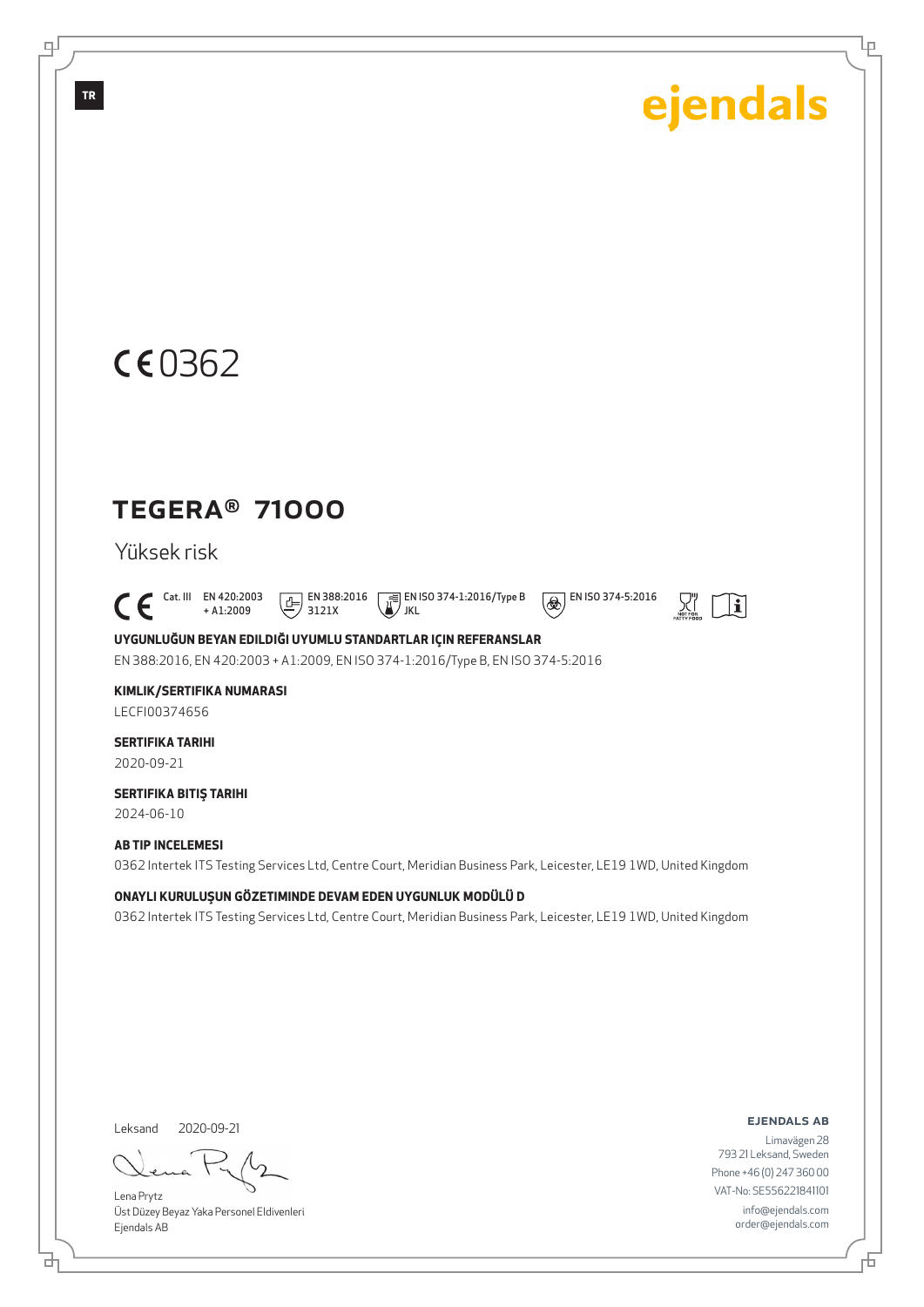Ļμ

## CE0362

## TEGERA® 71000

### Vysoké riziko

 $\int_{0}^{\frac{\pi}{4}} \frac{\text{Cat. III}}{\text{H}} \frac{\text{EN } 420:2003}{\text{H}}$ + A1:2009  $\boxed{E}$  EN 388:2016 3121X

 EN ISO 374-1:2016/Type B JKL

 $\overline{\bigcirc \bigcirc \bigcirc}$  EN ISO 374-5:2016



**ODKAZY NA HARMONIZOVANÉ NORMY, NA ZÁKLADE KTORÝCH BOLA VYHLÁSENÁ ZHODA** EN 388:2016, EN 420:2003 + A1:2009, EN ISO 374-1:2016/Type B, EN ISO 374-5:2016

#### **IDENTIFIKÁCIA/ČÍSLO CERTIFIKÁCIE** LECFI00374656

**DÁTUM CERTIFIKÁCIE**

2020-09-21

#### **DÁTUM UPLYNUTIA PLATNOSTI CERTIFIKÁTU**

2024-06-10

#### **SKÚŠKA TYPU EÚ**

0362 Intertek ITS Testing Services Ltd, Centre Court, Meridian Business Park, Leicester, LE19 1WD, United Kingdom

#### **PREBIEHAJÚCI MODUL ZHODY D, POD DOHĽADOM NOTIFIKOVANÉHO ORGÁNU**

0362 Intertek ITS Testing Services Ltd, Centre Court, Meridian Business Park, Leicester, LE19 1WD, United Kingdom

Leksand 2020-09-21

<u>다</u>

Lena Prytz Vrchný prevádzkový manažér – rukavice Ejendals AB

#### ejendals ab

舌

Limavägen 28 793 21 Leksand, Sweden Phone +46 (0) 247 360 00 VAT-No: SE556221841101 info@ejendals.com order@ejendals.com

டி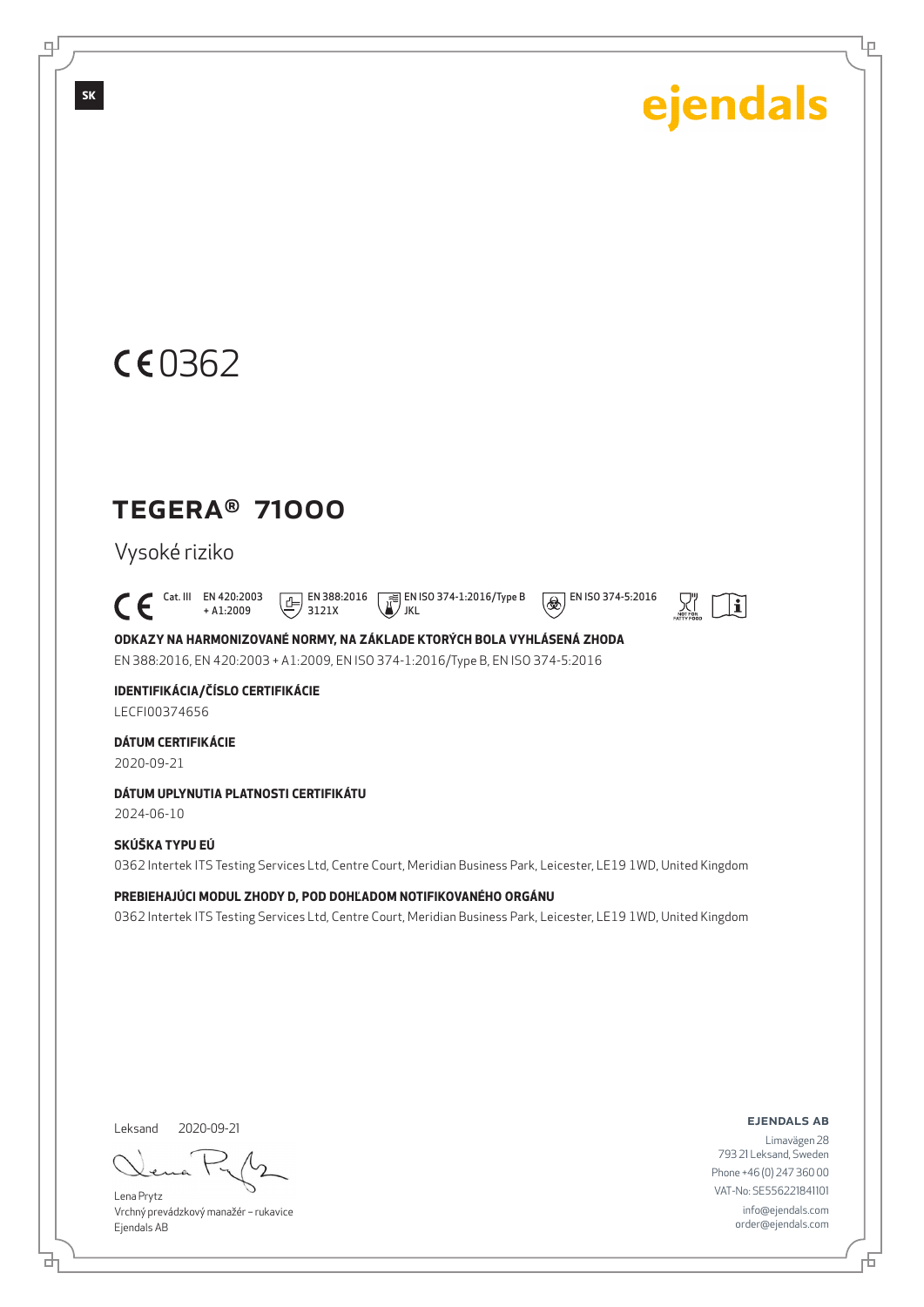Ļμ

## CE0362

### TEGERA® 71000

#### Visoko tveganje

 $\bigcap_{+ \text{A1:2009}}^{\text{Cat. III}}$  EN 420:2003 + A1:2009  $\boxed{E}$  EN 388:2016 3121X

 EN ISO 374-1:2016/Type B / JKL

 $\overline{\bigcirc \bigcirc \bigcirc}$  EN ISO 374-5:2016



**NAVEDBA USKLAJENEGA STANDARDA, NA KATEREGA SE NANAŠA IZJAVA O SKLADNOSTI** EN 388:2016, EN 420:2003 + A1:2009, EN ISO 374-1:2016/Type B, EN ISO 374-5:2016

**IDENTIFIKACIJA/ŠTEVILKA POTRDILA** LECFI00374656

**DATUM IZDAJE POTRDILA** 2020-09-21

**ROK VELJAVNOSTI POTRDILA** 2024-06-10

**PRESKUS TIPA EU**

0362 Intertek ITS Testing Services Ltd, Centre Court, Meridian Business Park, Leicester, LE19 1WD, United Kingdom

**MODUL STALNEGA PREVERJANJA SKLADNOSTI D POD NADZOROM PRIGLAŠENEGA ORGANA** 0362 Intertek ITS Testing Services Ltd, Centre Court, Meridian Business Park, Leicester, LE19 1WD, United Kingdom

Leksand 2020-09-21

<u>다</u>

Lena Prytz Rokavice za višjega vodjo obrata Ejendals AB

#### ejendals ab

Limavägen 28 793 21 Leksand, Sweden Phone +46 (0) 247 360 00 VAT-No: SE556221841101 info@ejendals.com order@ejendals.com

டி

**SL**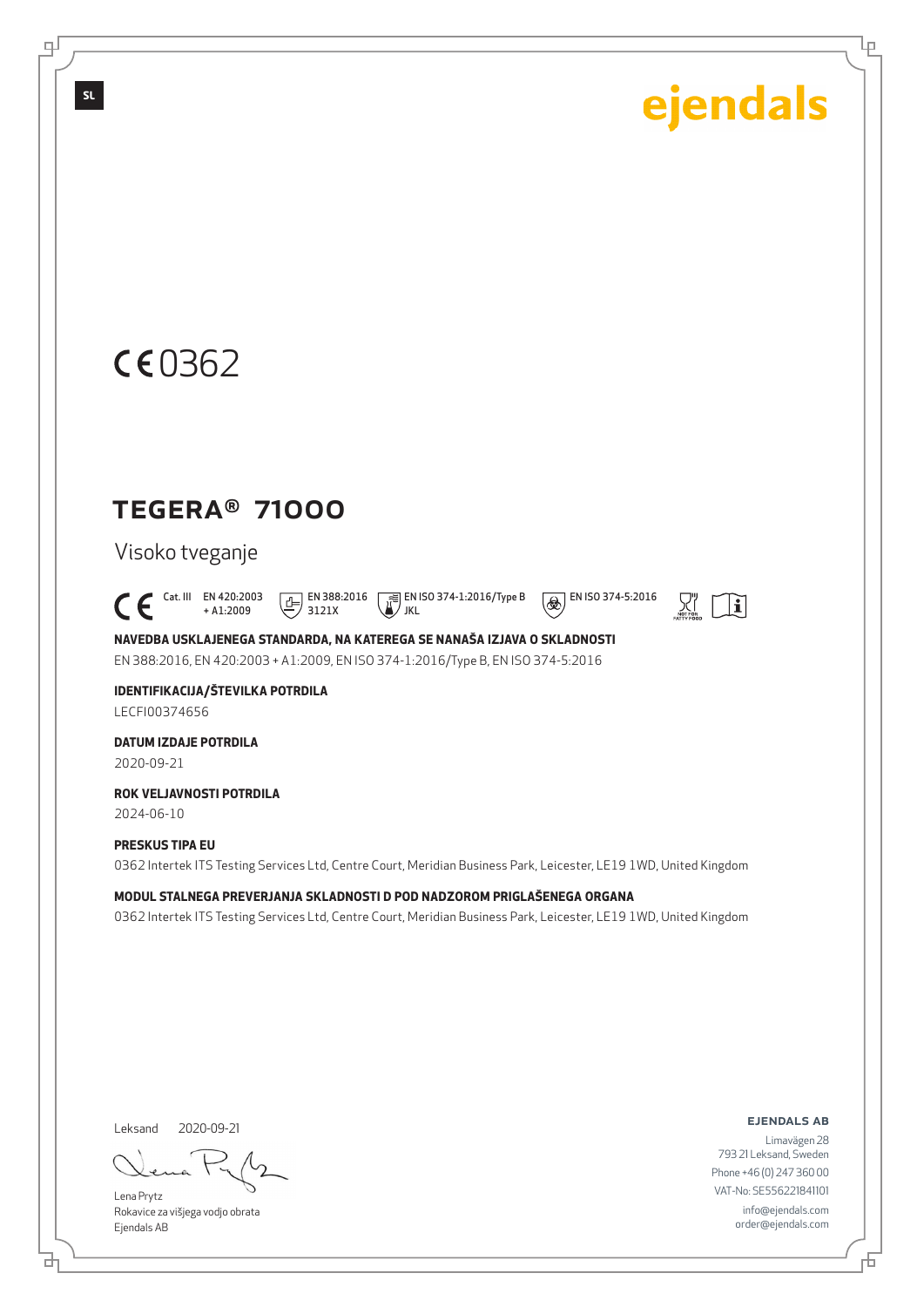Ļμ

## CE0362

### TEGERA® 71000

Didelė rizika

 $\bigcap_{+ \text{A1:2009}}^{\text{Cat. III}}$  EN 420:2003 + A1:2009  $\boxed{E}$  EN 388:2016 3121X

 EN ISO 374-1:2016/Type B JKL



 $\overline{\bigcirc \bigcirc \bigcirc}$  EN ISO 374-5:2016

**NUORODOS Į SUDERINTUS STANDARTUS, KURIAIS REMIANTIS DEKLARUOJAMA ATITIKTIS** EN 388:2016, EN 420:2003 + A1:2009, EN ISO 374-1:2016/Type B, EN ISO 374-5:2016

**IDENTIFIKAVIMAS / SERTIFIKAVIMO NUMERIS** LECFI00374656

**SERTIFIKAVIMO DATA**

2020-09-21

**SERTIFIKATO GALIOJIMO PABAIGOS DATA**

2024-06-10

**ES TIPO PATIKRINIMAS** 0362 Intertek ITS Testing Services Ltd, Centre Court, Meridian Business Park, Leicester, LE19 1WD, United Kingdom

**NUOLATINĖS ATITIKTIES MODULIS D, NOTIFIKUOTAJAI ĮSTAIGAI PRIŽIŪRINT**

0362 Intertek ITS Testing Services Ltd, Centre Court, Meridian Business Park, Leicester, LE19 1WD, United Kingdom

Leksand 2020-09-21

<u>다</u>

Lena Prytz Vyresniojo darbų vadovo pirštinės Ejendals AB

#### ejendals ab

Limavägen 28 793 21 Leksand, Sweden Phone +46 (0) 247 360 00 VAT-No: SE556221841101 info@ejendals.com order@ejendals.com

டி

**LT**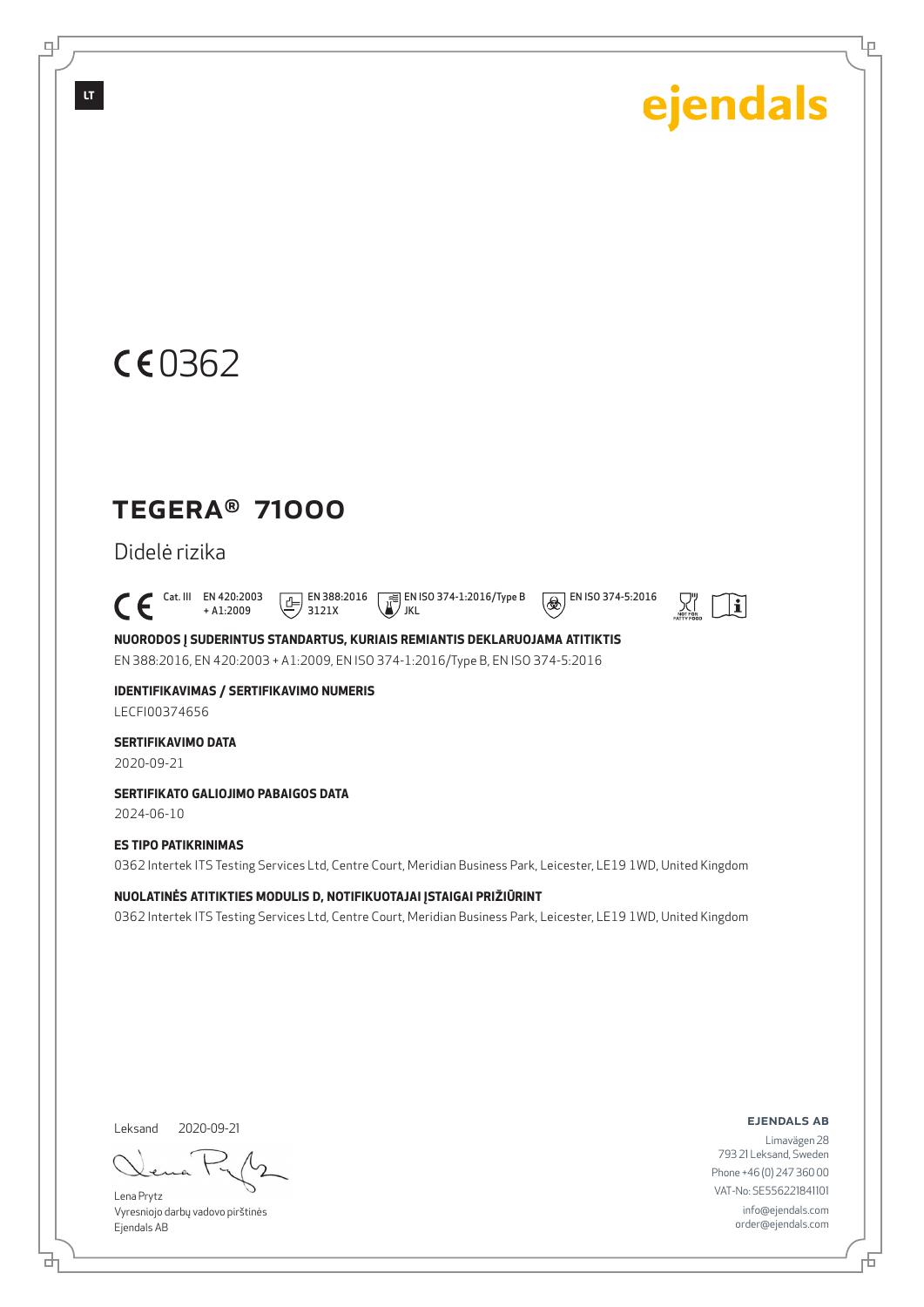Ļμ

## CE0362

### TEGERA® 71000

Liels risks

 $\bigcap_{+ \text{A1:2009}}^{\text{Cat. III}}$  EN 420:2003 + A1:2009  $\boxed{E}$  EN 388:2016 3121X

 EN ISO 374-1:2016/Type B JKL



 $\overline{\bigcirc \bigcirc \bigcirc}$  EN ISO 374-5:2016

**ATSAUCES UZ HARMONIZĒTAJIEM STANDARTIEM, ATBILSTĪBA KURIEM TIEK APLIECINĀTA** EN 388:2016, EN 420:2003 + A1:2009, EN ISO 374-1:2016/Type B, EN ISO 374-5:2016

**SERTIFIKĀTA IDENTIFIKATORS/NUMURS** LECFI00374656

**SERTIFIKĀTA DATUMS** 2020-09-21

**SERTIFIKĀTA DERĪGUMA TERMIŅŠ**

2024-06-10

#### **ES TIPA PĀRBAUDE**

0362 Intertek ITS Testing Services Ltd, Centre Court, Meridian Business Park, Leicester, LE19 1WD, United Kingdom

**PAŠREIZĒJĀS ATBILSTĪBAS MODULIS D, PILNVAROTĀS IESTĀDES UZRAUDZĪBĀ**

0362 Intertek ITS Testing Services Ltd, Centre Court, Meridian Business Park, Leicester, LE19 1WD, United Kingdom

Leksand 2020-09-21

<u>다</u>

Lena Prytz Cimdu ražošanas vecākais rīkotājdirektors Ejendals AB

ejendals ab

舌

Limavägen 28 793 21 Leksand, Sweden Phone +46 (0) 247 360 00 VAT-No: SE556221841101 info@ejendals.com order@ejendals.com

டி

**LV**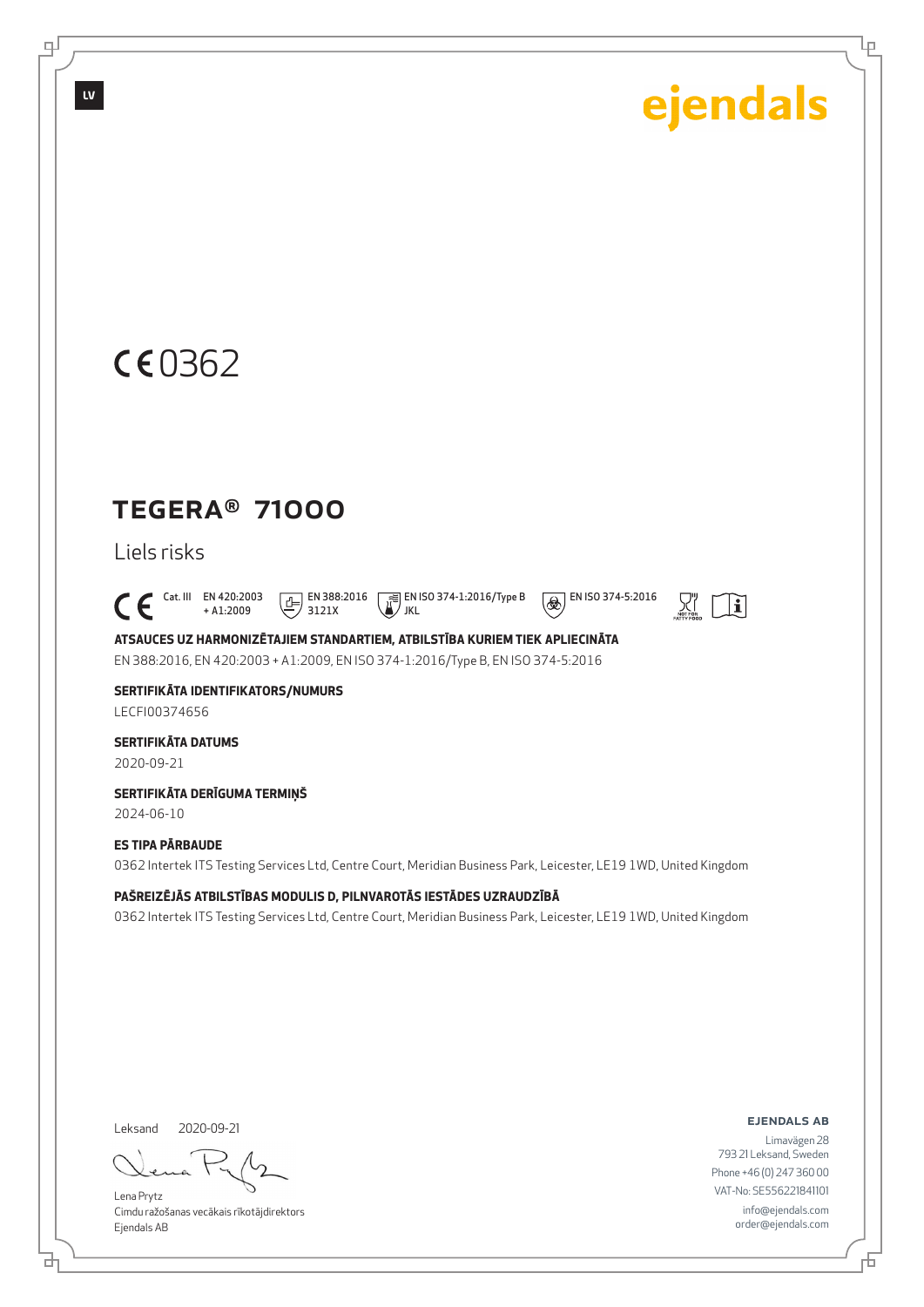$\tilde{\mathbf{i}}$ 

Ļμ

## 0362

**BG**

டி

## TEGERA® 71000

+ A1:2009

#### Висок риск

 $\bigcap_{+ A1:2009}^{\text{Cat. III}}$  EN 420:2003

JKL **ПОЗОВАВАНИЯ СЕ ХАРМОНИЗИРАНИ СТАНДАРТИ, ЗА КОИТО СЕ ДЕКЛАРИРА СЪОТВЕТСТВИЕ** EN 388:2016, EN 420:2003 + A1:2009, EN ISO 374-1:2016/Type B, EN ISO 374-5:2016

EN ISO 374-1:2016/Type B

 $\circledR$  EN ISO 374-5:2016

 $\boxed{F}$  EN 388:2016 3121X

**ИДЕНТИФИКАЦИЯ/НОМЕР НА СЕРТИФИКАТА** LECFI00374656

#### **ДАТА НА ИЗДАВАНЕ НА СЕРТИФИКАТА**

2020-09-21

#### **ДАТА НА ВАЛИДНОСТ НА СЕРТИФИКАТА**

2024-06-10

#### **ЕС-ТИП ИЗСЛЕДВАНЕ** 0362 Intertek ITS Testing Services Ltd, Centre Court, Meridian Business Park, Leicester, LE19 1WD, United Kingdom

**ТЕКУЩИЯТ МОДУЛ ЗА СЪОТВЕТСТВИЕ D Е ПОД НАДЗОР НА НОТИФИЦИРАНИЯ ОРГАН** 0362 Intertek ITS Testing Services Ltd, Centre Court, Meridian Business Park, Leicester, LE19 1WD, United Kingdom

Leksand 2020-09-21

브

Lena Prytz Ръкавици за старши ръководител на производството Ejendals AB

ejendals ab

Đ

Limavägen 28 793 21 Leksand, Sweden Phone +46 (0) 247 360 00 VAT-No: SE556221841101 info@ejendals.com order@ejendals.com